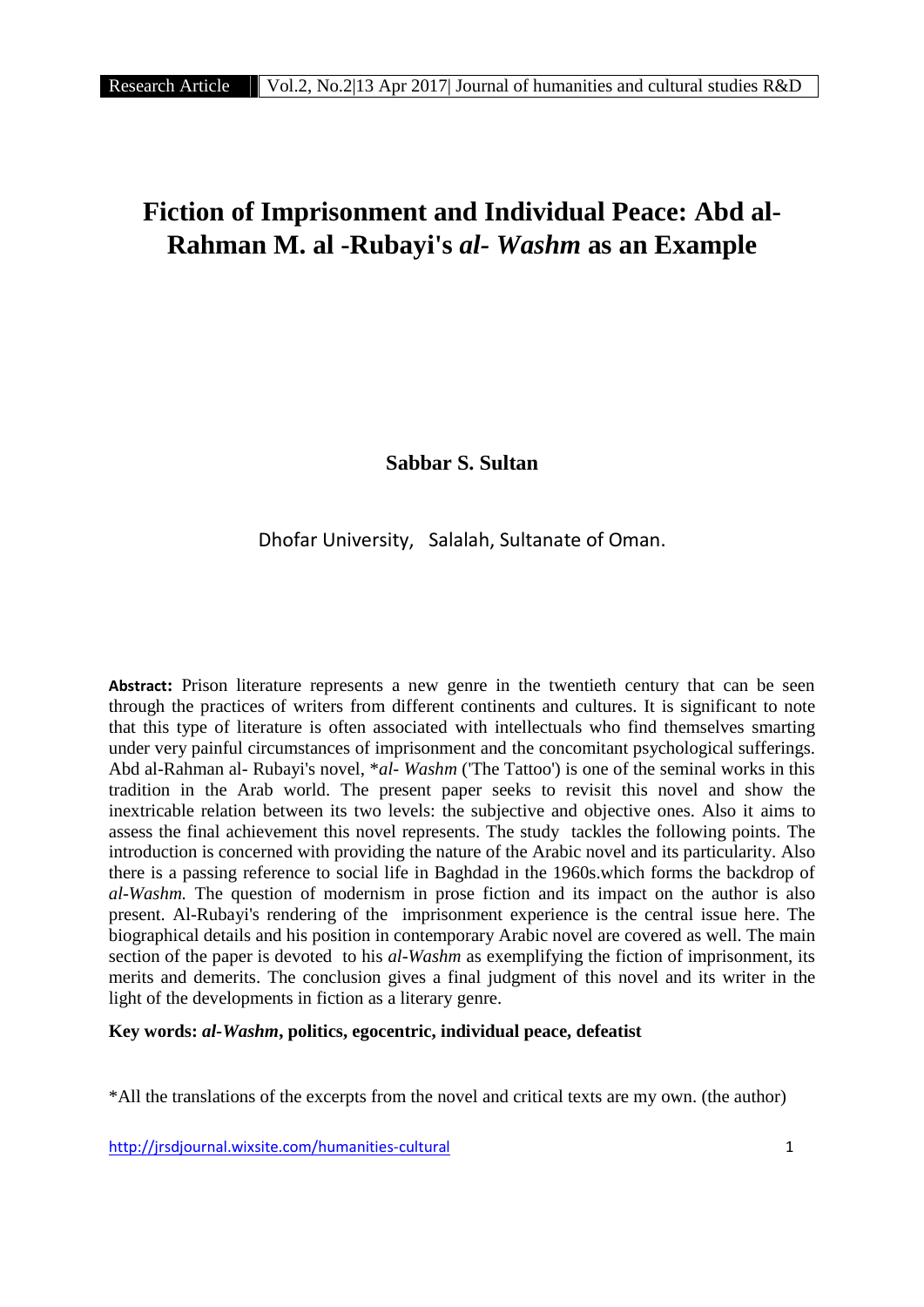#### 1. **Introduction**:

The contemporary Arabic novel in the late sixties and early seventies witnessed radical changes in terms of form and content. Indeed it is the content that is most striking as seen in its diversity and daily changes of many dogmas in social customs and conventions. In Egypt, Iraq, Jordan, Syria, Lebanon in addition to the Arab countries in north Africa there were serious attempts to raise issues not discussed before. History has been analyzed and radically sifted in search of new vistas of artistic experiences. Politics serves as a nexus for many novels by the late Saudi-Iraqi novelist, Abd al-Rahman Munif gave a harrowing picture of the world of imprisonment in sharq al-mutawasit (East of the Mediterranean) (1975).In fact it runs parallel to *Darkness at Noon* (1941) by the Hungarian novelist, Arthur Koesteller. Apart from politics and its intricate field, there are other topics that surface in the contemporary Arabic novel. Among these are poverty, gender, freedom, class differences, and the transition from the rural and agrarian place to the rural areas. Roger Allen, the famous translator of many Arabic novels into English, comments on the complexity of this type of fiction and diversity. He asserts that " the spirit of elan and even defiance as shown by Arab novelists thus far could continue to find a fruitful outlet in novelistic tradition."(1995,p.IX).

As regards its position toward the question of modernistic devices and the artistic innovation, one can notice that there is a sort of compromise between what is traditional and innovative.This can be easily seen in the narrative technique in *al-Washm.* The Lebanese novelist and short story writer Elias Khoury (b.1948) expounds this issue in his illuminating comment that:

You can't make typology of Arab literature today. Modernism in the Arab world

does not mean that the premodern has disappeared. It coexists with the premodern

and the postmodern. The reason for this is related to the way knowledge is

produced in the Arab world. It is not produced by the culture itself, but imported

from without.(cit. in Meyer,p.1)

## **A.Baghdad in the 1960s:**

Undoubtedly any serious argument about *al-Washm* and its author entails providing a brief account of the social and economic life prevalent at that time and how it contrasts vividly what is going nowadays. Definitely the course of events in *al-Washm* is inextricably tied to the vibrant life outside the walls of prisons. It is a life marked by peaceful atmosphere and stability as far as the question of security is concerned. Indeed the dilemma of Kareem Al-Nassiri is basically selfinflicted after following the hollow and alluring slogans of the underground political activities. The novel shows that he has a good job and decent salary that enables him to enjoy life in the capital with ease and satisfaction. He works in the cultural affairs of the ministry of culture and information. This is a personal note since al-Rubayi himself held such position in his life before embarking on his adventures in Kuwait and Tunisia. Viewed from the current perspective, life in Baghdad in those years appears to be a vanishing world that is not expected to be seen again. The only thing that was required for the continuation of that quiet, albeit monotonous, life has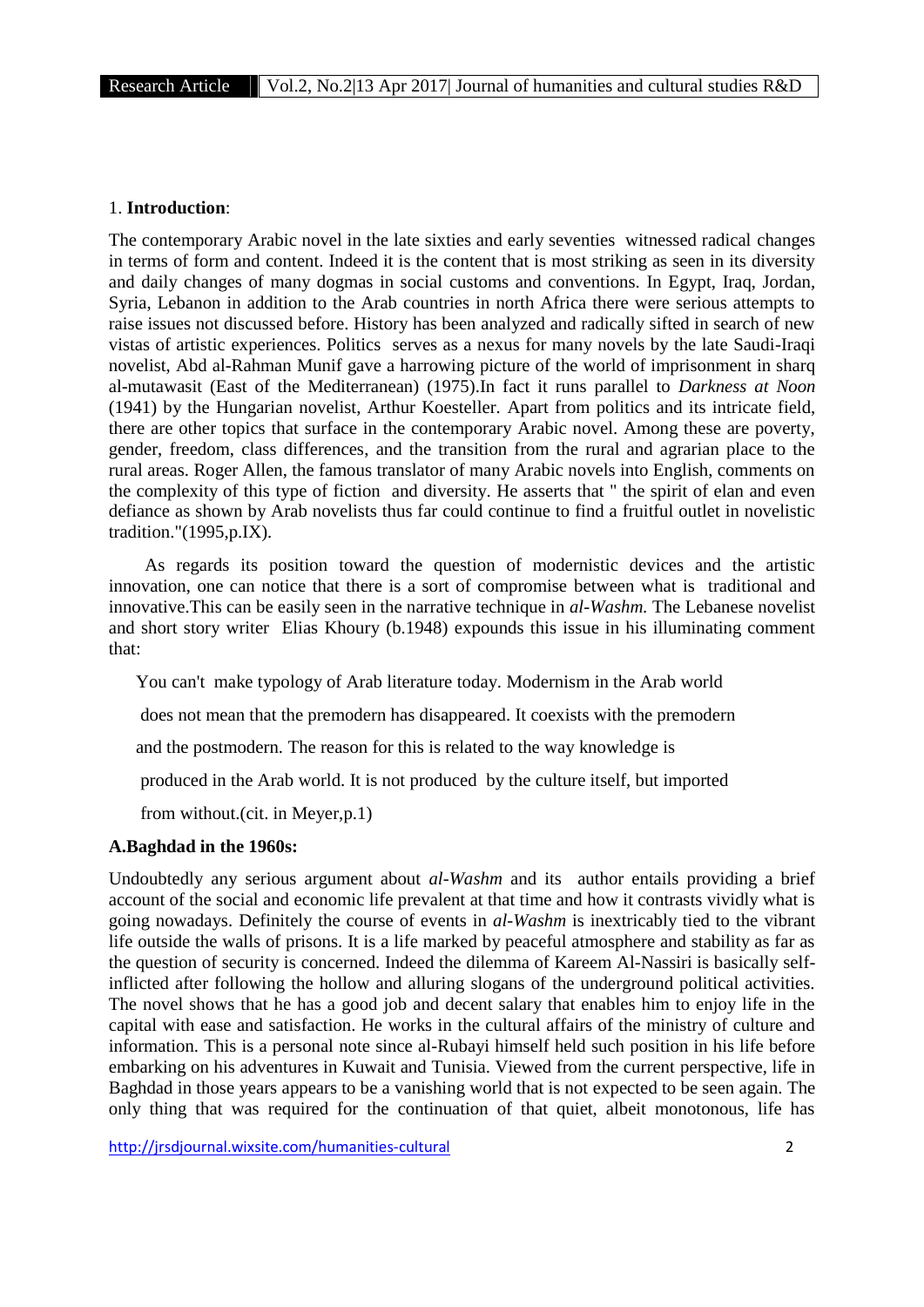something to do with politics. It is the only danger lurking in the individual's way. Many people have imbibed this lesson and skillfully eschewed these traps and nets. Kareem is not of this type. Hence the devastating impacts of imprisonment on his psychological being and perception of life. A writer contemporaneous to al-Rubayi recalls those times when people never heard of a word like "terrorist" even though there were stories of mischief and suffering. As she puts it, "in the good old days , there was repression, there were seeds of violence and tensions erupted, leaving bloody traces."(Al Ali,p.56).

Evidence of the validity of such views can be easily felt through observing Kareem's thinking and daily practice. He devotes a lot of time to boozing in the endless pubs of the city and frequents the brothels in Baghdad where the stories of injustice and bias proliferate. The title of the book has something to with the night life and what goes on behind the screens. It is this kind of care-free life that Kareem chooses to abandon and follow the sloganizings of politics that only leads to destruction and bitterness and incurable injuries.

#### **B.The Shift in literature: Modernism**

The writing and publication of *al-Washm* coincided with a strong wave of translation of famous literary works in the western canon. The novels of the modernists like William Faulkner, James Joyce,Virginia Woolf, Franz Kafka and Ernest Hemingway were translated by competent specialists and admirers of the western tradition in literature which eventually left a great impact on the practitioners of the novel and the way they handled their own literary material. In fact the sophisticated literary strategies of James Joyce in his *Ulysses*(1922) and *Finnegans Wake* (1939) found their way to the novelists of the Arab world thanks to the dedicated translators and advocates of James Joyce. The Egyptian scholar Taha Mahmoud Taha translated *Ulysses* in 1984 and the second edition in 1994.The contemporary Iraqi writer and translator Salah Niyazi gave another translation of the same novel in 2008-2010-2014.Interestingly, these translations are prefaced by comprehensive introductions explicating the mysteries and attractions of the Joycean texts and the pleasure and pain in rendering them into Arabic. Thus it is safe to say that writers of al-Rubayi's generation enjoy the privilege of having access to the esoteric and highly sophisticated novels and their sustaining effects on the works of the Arab readers themselves.

Apart from the availability and accessibility of these important creative works, some critical works were also published which eventually affected the writings of this generation. During the time of composing and publishing *al-Washm* an influential book was translated into Arabic or at least some parts in literary journals. It was Robert Humphrey's *Stream of Consciousness in the Novel: A Study of James Joyce,Virginia Woolf, Dorothy Richardson and William Faulkner* (University of California, 1954).Now it is out of print. However, in its time it was a breakthrough in the way novels are to be constructed. The devices raised by this book include flashback, fade, spatial and temporal montage, interior monologue and free association. Some judgments from Arab scholars refer to the view that this book is more influential on "critics than the writers themselves"(Caini & Cobham,p.47).In fact it has affected both teams equally. The novel to be discussed shows that al-Rubayi is very much influenced not only by the technical devices made available by these translations, but more importantly, he is influenced by the epistemological and intellectual assumptions informing these works. In sum, al-Rubayi is a writer who has imbibed the lessons of modernism and put their findings at the service of his own creative works.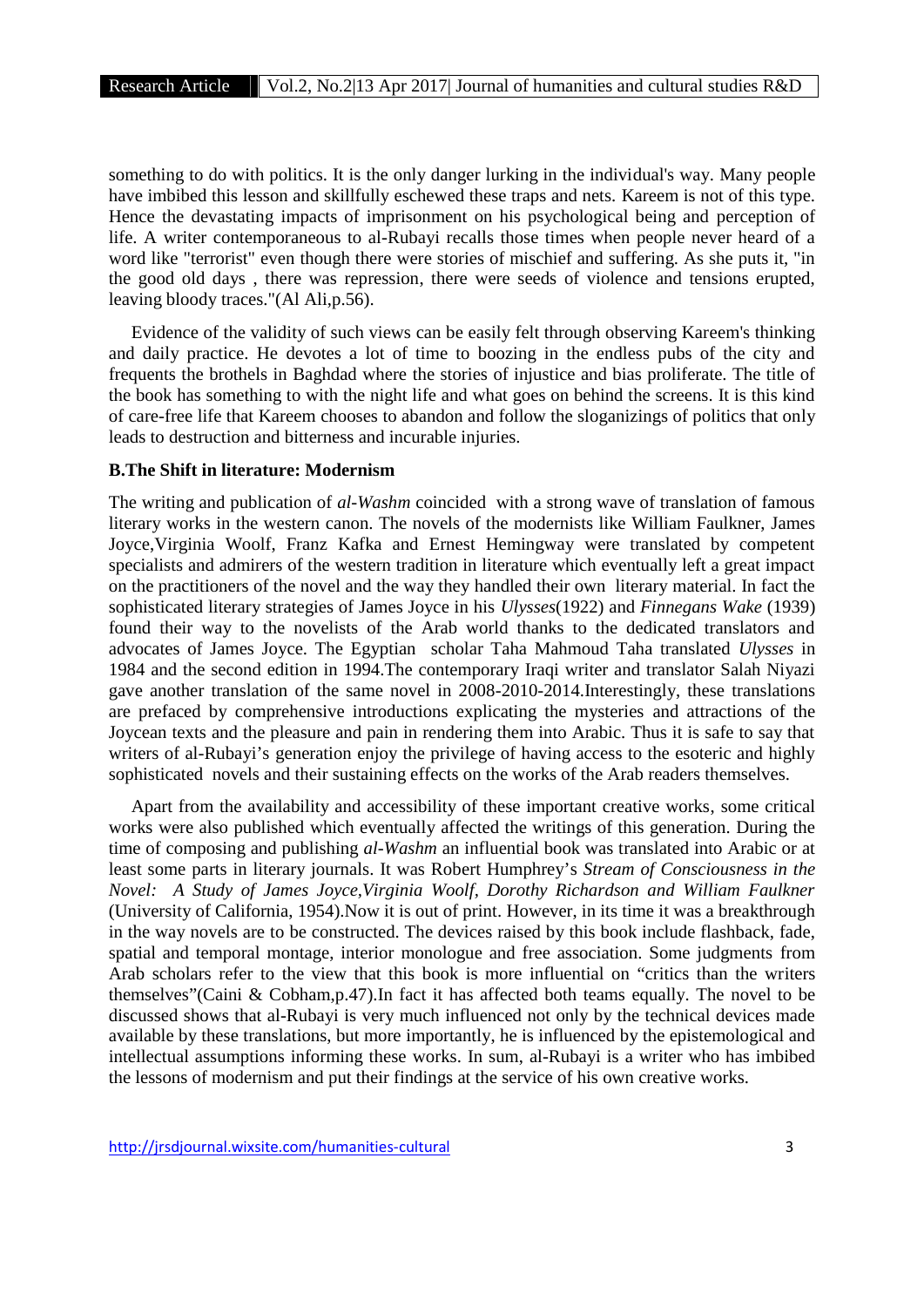The twentieth century is the age of the novel par excellence when it reached its climax in form and content. Indeed it rounds up the ceaseless transmutations going on for a long time. If Dickens was a towering figure in the nineteenth century, in the following century his name has been relegated to that of an entertainer, or to quote Harold Bloom's statement ,"the greatest of superficial novelists."He is now judged negatively to the extent that it appears an offence "against humanity to place Dickens among the great novelist"(Bloom,p.4). Undoubtedly a judgment of this sort raises different questions about the new criteria and yardsticks critics and scholars hold in their perception and judgment of the novelistic work. Bloom sees the novel as a literary genre that is more or less a hybrid field in its assembling all sorts of tools such drama, documentary points, poetry, narration, critical elements and so on. This is what we see in the practices of the modernists already mentioned.

The relative view of time , the concentration on the intensity of the experience, the failure of the individual to control his ideas or even language are some of the marks characterizing modern life and intellectual products. Jean-Paul Sartre identifies the failure of the traditional novel in its incapacity to represent fully what goes on in life. As he puts it, "the traditional novel narrates what is expected as the present in the past tense; it intimates a future which is always closed off from foreknowledge and genuine causality, forcing us to experience time as a lockedin-continuum"(cit.in Armstrong,p.15)

The Arab novelists received the cutting-edge developments in the field of prose fiction. Indeed many of them, al-Rubayi included, kept track of these developments and changes in the field of prose fiction and pursued the strategies put in vogue by the modernists. Thus *al-Washm* concentrates more on the inner and intuitive drives rather the external and physical. The plot is minimized and what lies underneath in the inarticulate and conflicts is maximized.

## **C***.***Al-Rubayi and the World of Imprisonment: Background**

World literature has recently devoted much space to those writers and intellectuals who are often enmeshed by the awkward situation between following their self-righteous ideals and views and the extremely hard circumstances awaiting them in prison. It is that hazardous world of politics that leads such people to the miserable situation of "the decrepit walls, hunger, physical maltreatment", to borrow Michel Foucault's terms (Foucault,2012,p.30). There are reasons behind writing about an experience that is associated with the most painful and humiliating situations. Among these, and perhaps the most significant one, is the overwhelming desire to release oneself of its overwhelming pressure, its trauma, and to "say goodbye to all that" as Robert Graves titles his famous autobiography (1929). This dismissal of or rather emancipation from such nightmares might have sustaining and invigorating effects on the individual who survives this harrowing experience. By verbalizing what he/she has seen or witnessed, the ex-prisoner may feel free from, or at least sustain, its trammels, repercussions and perhaps his self-delusion. Of course such a view remains only theoretical, or at most, wishful. This is because the prison experience has a lasting effect on the person in question to the extent that it becomes a decisive force in"the way identity is shaped, compromised, altered or shaped by incarceration" (Miller,2003,p.3).As will be shown in the rest of this paper, the main character in al- Rubayi's novel is doomed to undergo this painful process so that it becomes a demarcation line in his life: what is before and what is after will be radically different. No doubt his anti-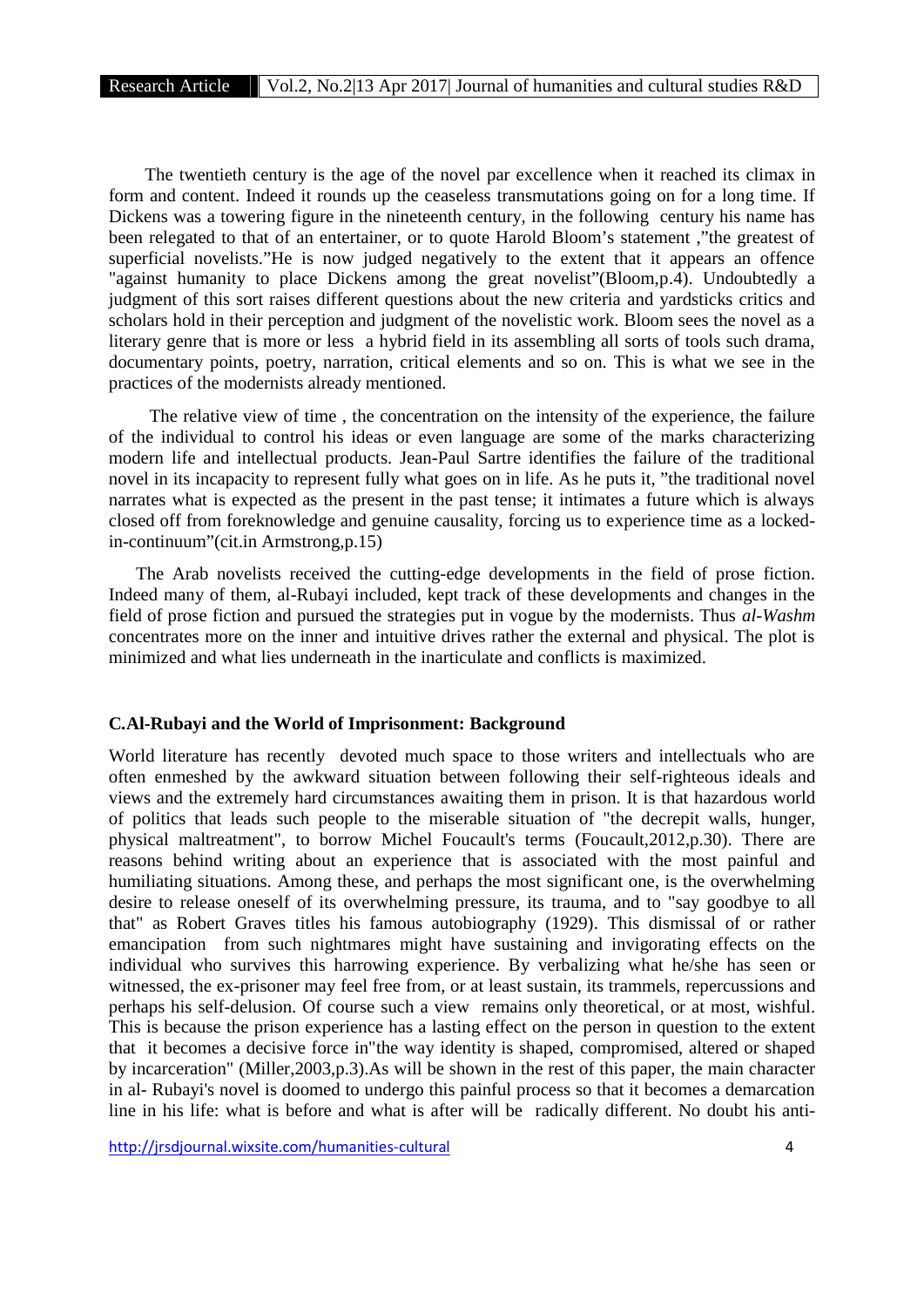heroic situation does not always win the approval or consent of readers that remain, after all, only outsiders and cannot even imagine what goes on behind the bleak walls of prisons. Significantly, the novel to be discussed here runs within the mainstream of prison literature in the sense that the writer himself is both witness and victim of the demoralizing and dehumanizing effects of imprisonment.

As already suggested, life went on smoothly in Iraq of the 1960s and the majority of Iraqi people in the new millennium recall those times with nostalgia and sense of loss. If Kareem has great psychological scars it is his own doing and the punishment is not a surprise for him and his comrades. It is worth noting that the creator of Kareem has engaged some diplomatic posts. This shows the blatant contrast between fiction (the events of the novel) and reality as felt through the tolerant attitudes of the authorities toward his type. At any rate, the reader can only admire the author's skill in making him live" the stories, memories and poems that originate behind bars" (Miller,p.1).What is captivating about this issue is this one of prison stories is endowed with the power to make the reader perceive and visualize this memorable experience. Roger Allen once again locates al-Rubayi's novel within the tradition of Arabic fiction that is mainly concerned with exposing " a horrific vision of a crisis of societies suppressing intellectual dissent and subjecting their populace to all manners of barbarous torture "(1992,p.212). As such, this type of fiction is on the borders of "testimonio" which "coalesces as a new narrative"(Wu &Livescu, 2011,p.13). Also the act of writing itself and the graphic images invoked can be viewed as an attempt on the part of the author to release himself from such burdens. Writing as viewed from this perspective, "can be therapeutic, rehabilitative or redemptive"(p.7).

## **D. Al-Rubayi's biography and Experiences:**

Abd al-Rahman M. al-Rubayi (b.1939) is a pioneering Arab major novelist, short story writer and a journalist from Iraq whose literature is often associated with political persecution, persistent search for freedom and unfailing representation of the modern Arab's abortive dreams and self-defeat. The other novel that tackles the same topic is *al- Wakr* ('The Den')(1980).The leftist activities in the 1960s represent the intellectual and political backdrop of such literary works. Indeed at that juncture it was very difficult to isolate literature from the prevailing circumstances. As has been recently suggested," the left is also increasingly finding a voice causing the dividing line between literature and political writing to be more and more blurred"(Bushrui &Malarkey,2012,p. xxiii).

Born in the city of Nasiryya to the south of Iraq, al- Rubayi prepared himself to be a teacher of painting as he graduated from the Academy of Fine Arts in Baghdad (1962).Indeed he worked for some time as a teacher of painting after his graduation. Being involved at an early age in leftist activities that were then banned and treated ruthlessly in Iraq of the 1960s, al- Rubayi was imprisoned for three months. In many cases, this may ring a passing experience in the individual's daily experiences and the countless inflictions to which man is often subject. However, in al-Rubayi's case, this acquires broad and traumatic dimensions when the author has distilled the implications, significations and lessons to be inferred from that uncommon experience. This is not surprising, given the disposition and propensity of a man of his type when exposed to such painful situations. In his case, it turns into a living experience that will imbue his perception and vision of life, its scars will be ever-present in his future works. Indeed he has written many short stories and novels that revolve around the topics of politics, imprisonment, persecution and the individual's aspirations behind the walls of jails and detention centers. Such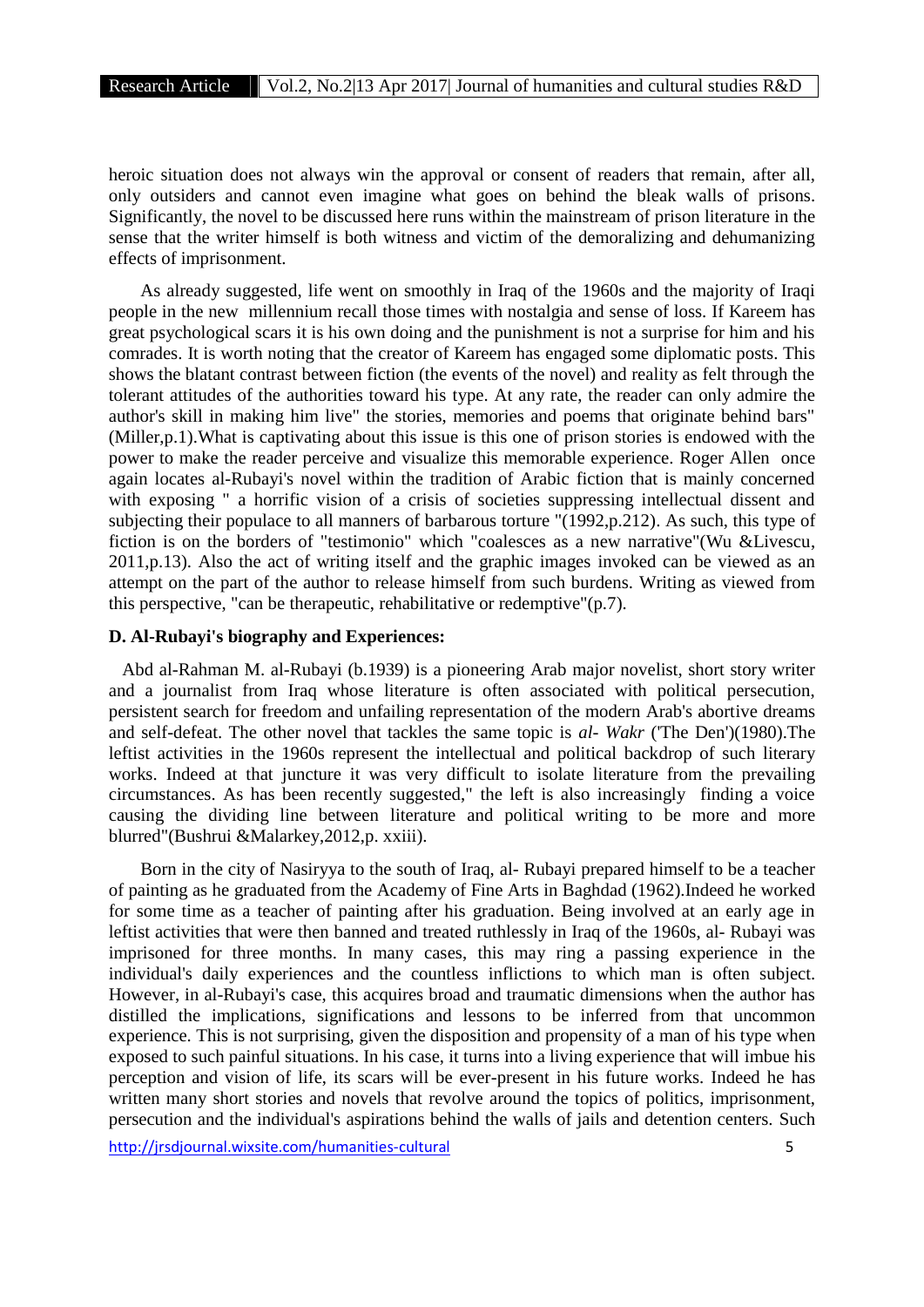topics are recurrent in his novels *al- Saif wa al- Safina ('The Sword and the Ship',*1966), *al- Anhar ('Rivers',*1974), *al- Qamar wa al-Aswar('TheMoon and Walls',*1976),*al-Wakr*(*'The Den',*1980),Shahrayar *yabher* (*'Shahrayar Sails',*1985),and many other works of fiction and criticism. Between 1983 and 1985, he worked as a press attaché in the Iraqi embassy in Beirut. At the moment he is a member of the editorial board of *al-Majalla al- Thaqafiyya* (Cultural Journal) in Tunis. Indeed he settled for good in Tunis in the mid 1980s after getting married to a Tunisian writer, Rashida Al Sharni.

It is obvious that al- Rubayi's life is eventful, vibrant and active. He is invariably dissatisfied with the monotonous life and inertia prevalent in his society. Hence his ceaseless travels and shifting in place (Iraq, Lebanon, Kuwait and Tunis).In all these places he practiced writing as a journalist and creative writing concurrently while he kept his original field of specialization (painting) at bay. To be more exact, one can say that there is a continuous process of intermingling or cross-fertilization between these two fields in his creative works. He acknowledges in a famous collection of testimonies and reviews on his own art and writing that" in my novels I could not keep myself away from two basic facts that constitute the backbone of its technique: painting and poetry"(al- Rubayi, 1999,p.34).

## **2 . Al-Washm : A Prominent landmark in Modern Arabic Fiction:**

In *al- Washm* (*'The Tattoo*',1972) al- Rubayi explores the life of Kareem al- Nassiri (the surrogate of the author himself),his painful experiences, involvement in the intricate and precarious world of politics, imprisonment and final release and disillusionment. The protagonist is a kind of anti-hero and a typical image of the self-defeated educated young man. As a poor young man from the south of Iraq, he has been haunted by a dream of finding social justice in his hierarchical society. Thus the themes informing *al- Washm* are seen through "the dualities of imprisonment/freedom and submission/rebellion"(al-Adwani,2011,p.281). In fact, this highly idiosyncratic and individual voice in the novel becomes the mouthpiece of a whole generation of young men in Iraq in the 1950s and 1960s who have cherished great hopes about developing their country and finally got disillusioned. The late Iraqi critic, Aziz Sayyed Jassim, expounds the great impact of *al- Washm* on his generation," it is the story of all of us. al-Rubayi embodied the decay of that spirit"(al--Rubayi,1984,p.15).This is not just a personal judgment of a fellow prisoner who had a first-hand experience of the gloomy world of imprisonment and its farreaching effects on the individual's future attitudes and reactions. Another assessment runs in the same vein in that it sees the novel as :

the prophecy and dream of escape from the inferno of Iraq and its sufferings, and writing about the new life in Tunis after 1989.But all this is tinged with anguish, sorrow and sense of loss for leaving his homeland of his own free will. Thus he writes his own dirge ' *naheeb al rafidain'*('The Weeping of the Two Rivers') and *'hunak fi faj al reeh'*(There in the Direction of the Wind).(Obeidi,2011,p.113)

In a book exclusively devoted to exploring the different manifestations of the political persecution as reflected in contemporary Arabic fiction, critic Fadhel Thamer pays tribute to al- Rubayi's novel as a milestone in modern Arabic fiction in its minute probing of the psychological aftermath of the experience of imprisonment: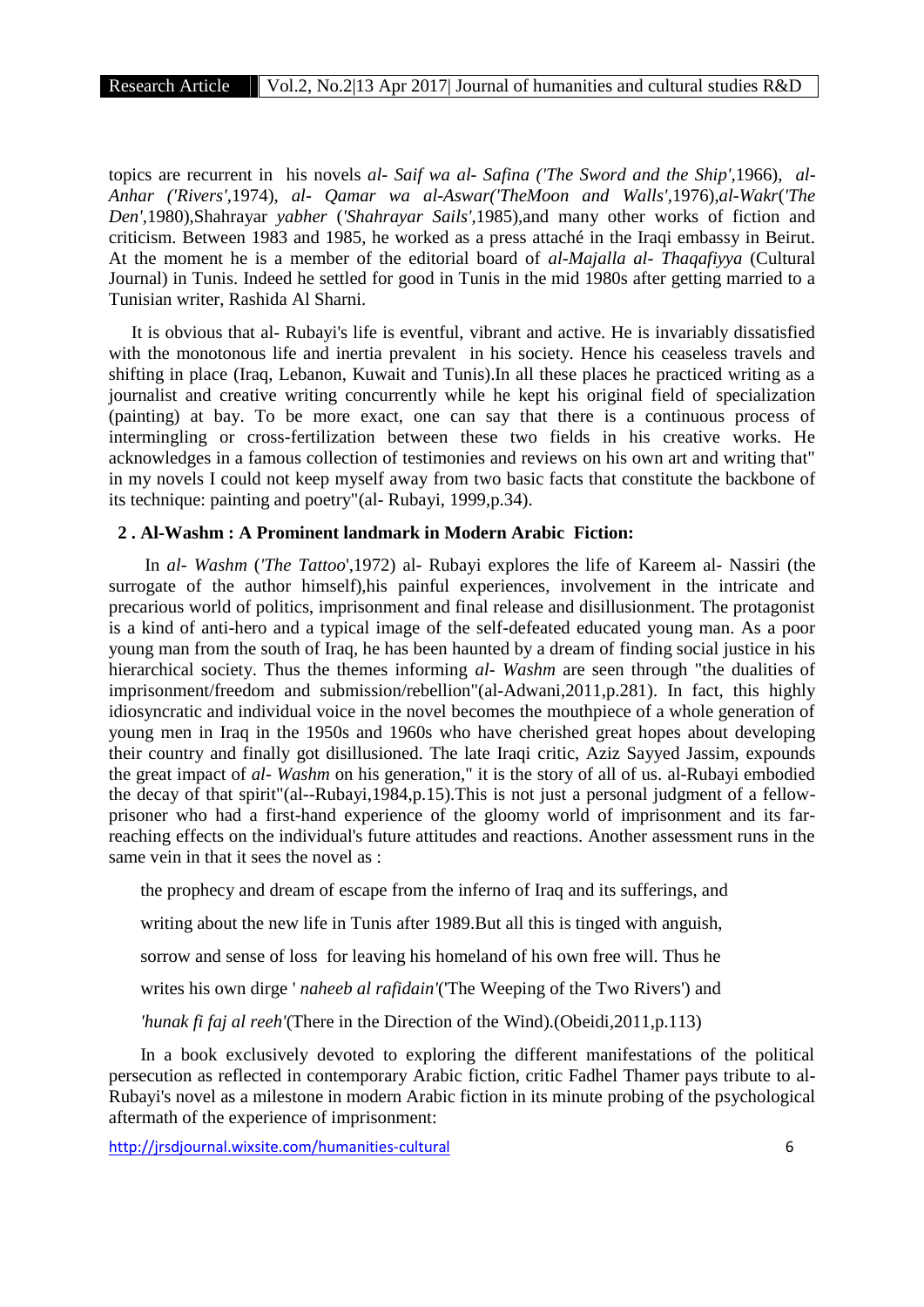*Al- Washm* really represents the model of the repressive era. The author did not seek to present the objective trajectory of this reality. Instead he reshaped it in a subjective and individual form through the consciousness of the repressed protagonist which eventually led him to a sort of political emasculation.( Thamer, 2004,pp.21-22)

Such judgments and perceptions give the impression that al- Rubayi's novel has left a certain impact on the trajectory of Arabic fiction, particularly what can be termed the imprisonment fiction. Needless to say, world literature has its own great contributions in this regard. For instance there are the works of such writers as Arthur Koestler, Edgar Allan Poe, Richard Lovelace, Andre Malraux and George Orwell, to mention only few in this regard.

*Al- Washm* begins with a key situation that epitomizes the real problem of the protagonist, Kareem al-Nasiri---his actual alienation from his environment and pathetic failure to bring himself to terms with his own people. All this is due to the initial and traumatic experience of imprisonment which will be a constituent element in his consciousness:

Kareem al-Nasiri inhaled the air of the street after deep suffocation: seven unjust

months encircled him with their minutes and terror, and crushed his nerves,

bones and blood.

Kareem al-Nasiri came out safe, tall and smiling, asking about friends and

answering the salutations of others, receiving their congratulations on the

occasion of his release from prison. But at least there was something that was

crushed within. This normal, sober state is merely a mask concealing the

remnants and the irreplaceable destruction.

When he explores the objects of the city, its people, buildings, lanes, cafes,

he does not sense the former warmth and geniality that used to tie him to these.

Thus he used to feel alien. A voice from within called upon him to leave his

comrades in order that his restless soul would find its peace and calm.( al-

Rubayi,2002,p.31)

http://jrsdjournal.wixsite.com/humanities-cultural 7 Technically speaking, the novel from the very start reminds the reader of the fact that the entire action of the novel is already complete. The main character is now free after spending the period of incarceration and what remains is a retrospect of the events as recapitulated and envisioned by the protagonist and the other inmates. Indeed, in this initial situation, the author succeeds in reflecting the dualities in the protagonist's mind: the past and the present, the concord and discord, conformity and non-conformity and above all the inside and outside of the experience of imprisonment. In fact the protagonist's post-war psychological and emotional status will be a decisive factor in his subsequent encounters with people and events in the rest of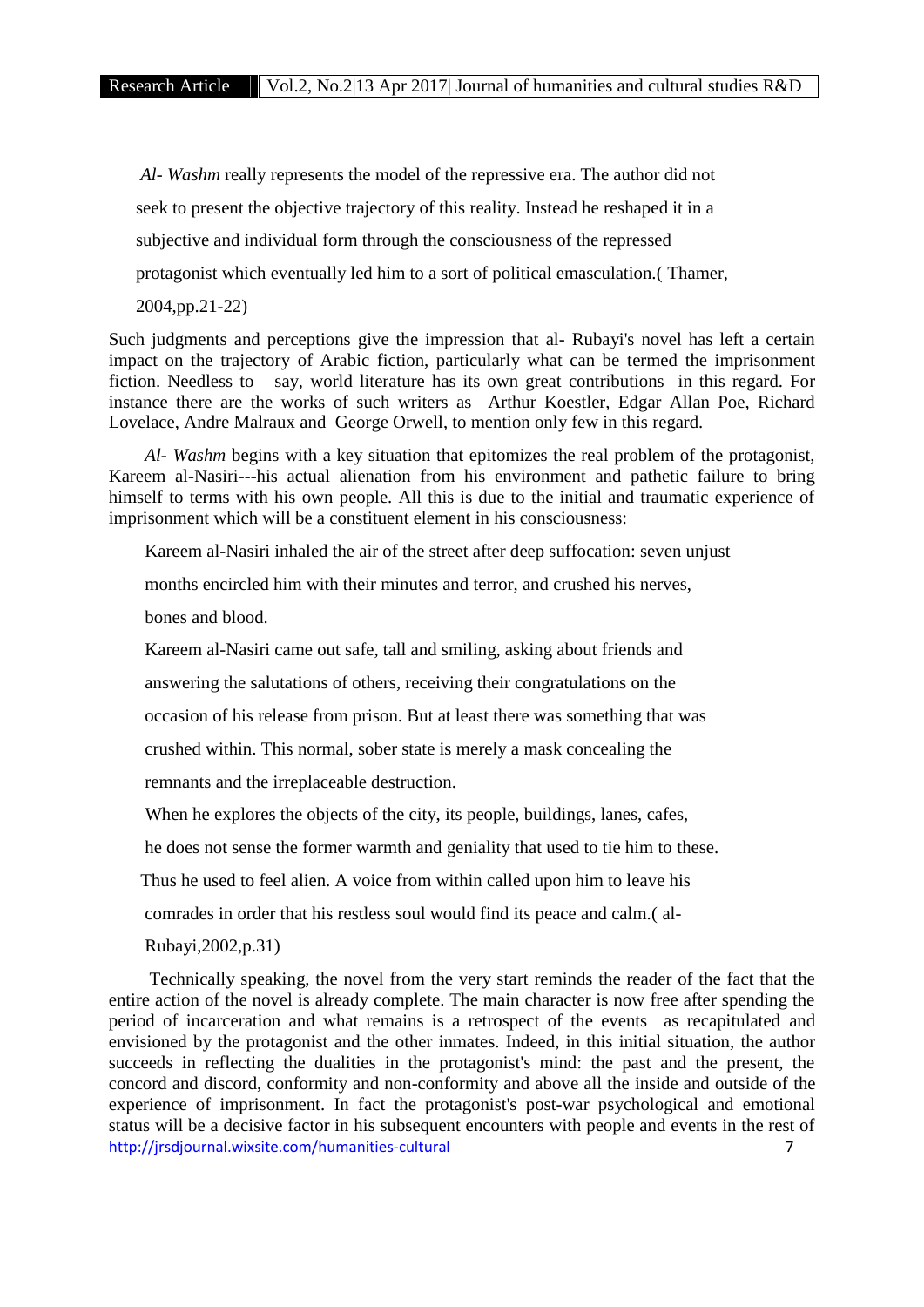the novel. Kareem al-Nasiri will invariably be driven to that painful past and its far-reaching repercussions. Now we learn that he is physically all right and can do what he likes. Nevertheless, after the nightmarish experience of imprisonment, he is no longer the same person because of the formidable impacts of this terrifying experience. In other words, this relatively brief time in jail can be considered as a watershed experience in Kareem's career. From this time on, his vision of life and its potentialities will be radically altered. Admittedly, this is a roundabout way of saying that this past will be a weighing force in his life and a perspective through which all things will be glossed. As regards this influential point in the course of events, it is necessary and useful to refer to the author's own testimony in this regard. Al-Rubayi is quoted to be saying that his novel has a great psychologically sustaining and refreshing impact on his life when he finds vent from the scars and nightmares of a worry-inspiring situation:

*Al- Washm* was a kind of sublimation. For me its writing was a sort of special

prayer by means of which I purged my soul off all that which has inflicted it ,

a supplication by which I was born afresh, by which my protagonists are born

again as they make faces to their persecutors.( al- Rubayi,1999,p.127)

One of the inmates in prison, Muhsin Khalil, recites a sorrowful dirge about their lost youth and continuous suffering. Here Kareem becomes the author's voice in highlighting the purgatorial effects of art, "O Muhsin, demolish all the dams and drown us in your deluge, purify us of our filth and disgrace"(p.53). Indeed, this is one of the conspicuous shortcomings of the novel, i.e., the tendency to make correspondences between the fictional persona and the writing subject, al-Rubayi himself. Sometimes one feels that the subjective plane outweighs the objective. Critic Abdul Jabbar Abbass deftly identifies this technical drawback in his insightful comment when he argues that" the language of *al- Washm* in some paragraphs is not very far from the tone of confession or direct divulging when the author initiates his paragraphs in the lyrical mode instead of the narrative situations" (Abbass,1980,p.137).

After being set free from his imprisonment, he finds himself unable to adjust to his former mode of life. Indeed he dabbles in different jobs and places in his strenuous search for a sense of security and peace of mind. Thus he begins a nomadic, if not hectic life ,in quitting his native town (Nasiryya) and settling in Baghdad for a while. In this painful process, he has been subject to blame and criticism, just like the author himself. Kareem's friend Hassoun al- Salman blames him bitterly and hopes that soon Kareem will be back to his city and its people:

"I wish you would recover and come back as soon as possible."

"Why should I come back? How can we show our shameless faces to people?"

"You speak as if you were the only guilty one."

"At any rate travelling provides me with the opportunity to start."(p.31)

Throughout the rest of the novel, it transpires that Karim will not get that dream of individual peace and appropriate niche in society. Instead his life will turn into a series of escapes, evasions and abortive dreams. This keen sense of futility and meaninglessness is not Kareem's lot only: it is that of an entire generation in the post-1958 revolution in Iraq. The description of the interests, activities and preoccupations automatically bring to mind the lost generation that Gertrude Stein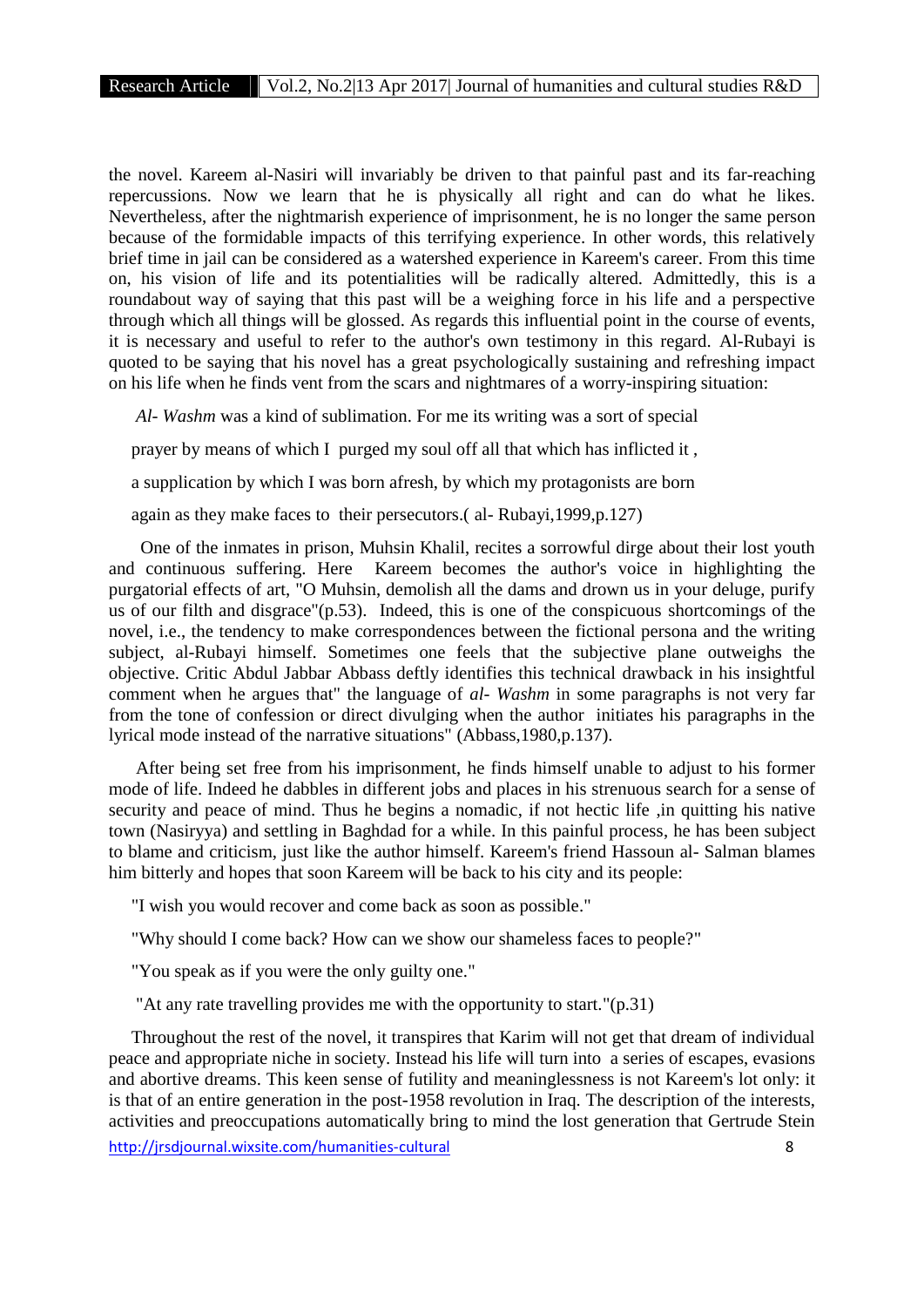has keenly identified in the novels of Ernest Hemingway and Scott Fitzgerald. When Kareem lives in Baghdad as a journalist, he lives with other colleagues who are single like him. He spends his time in boozing and debauchery. In his working hours, he comes to know a woman who is a victim of cruel social connections. She was forced by her father to marry a man who is twenty years her senior. Unhappily wed, Mariam compensates her failure through having passing sexual affairs with different men:

O Karim, they made me get married while I was too young. He was twenty years

my senior. I did not know him till the night of our wedding. It was a deal

conducted by my father to cope with his loss. At the beginning I started crying

but then I came to terms with the situation. I found my consolation in my

daughters Wisal and Hind.(p.34)

She hopes to add Kareem to her list of men with whom she has had fleeting intimate affairs, but the latter proves to be adamant to such allurements because of his own inhibitions and self centred interests. The author attributes that to Kareem's own failure to transcend his inflated ego. The fact of the matter is that in his intricate relation with the married Miriam, he is seen to be oscillating between his dream of love and the harsh and dismissive reality he has to put up with. His ruminations shed an illuminating light on such contradictory sentiments in a person who has turned into one of the "hollow men" Eliot talks about in his poem carrying the same title:

Can I start with Mariam? I ask myself this question. But I change my mind and

dismiss it altogether as a relation that is doomed from the very start. O

Hassoun, I am in a state of delirium. Where can I get this purity? [….]

Do you think a man might love you someday?

What is the point?

That is another question, but I want you to answer my question first.

No.(p.35)

This relation with Mariam is certainly important for the refining and consolation of Kareem's perturbed soul. Her tragedy reminds Kareem of the fact that many people, men and women, are in the same pathetic lot for different and inexplicable reasons. As a partner in this unenviable situation, Kareem's attitude does not move beyond the verbal level. Even if he is a frequent visitor of brothels, Kareem maintains a certain moral restraint and resolve not to encroach upon her and exploit her weakness as many of her lovers do:

Do you really want me? Or am I for you merely an adventure whereby you

compensate your failure?

I dislike to experiment my talents on you and construct my collapsing

remnants on your debris, believe me.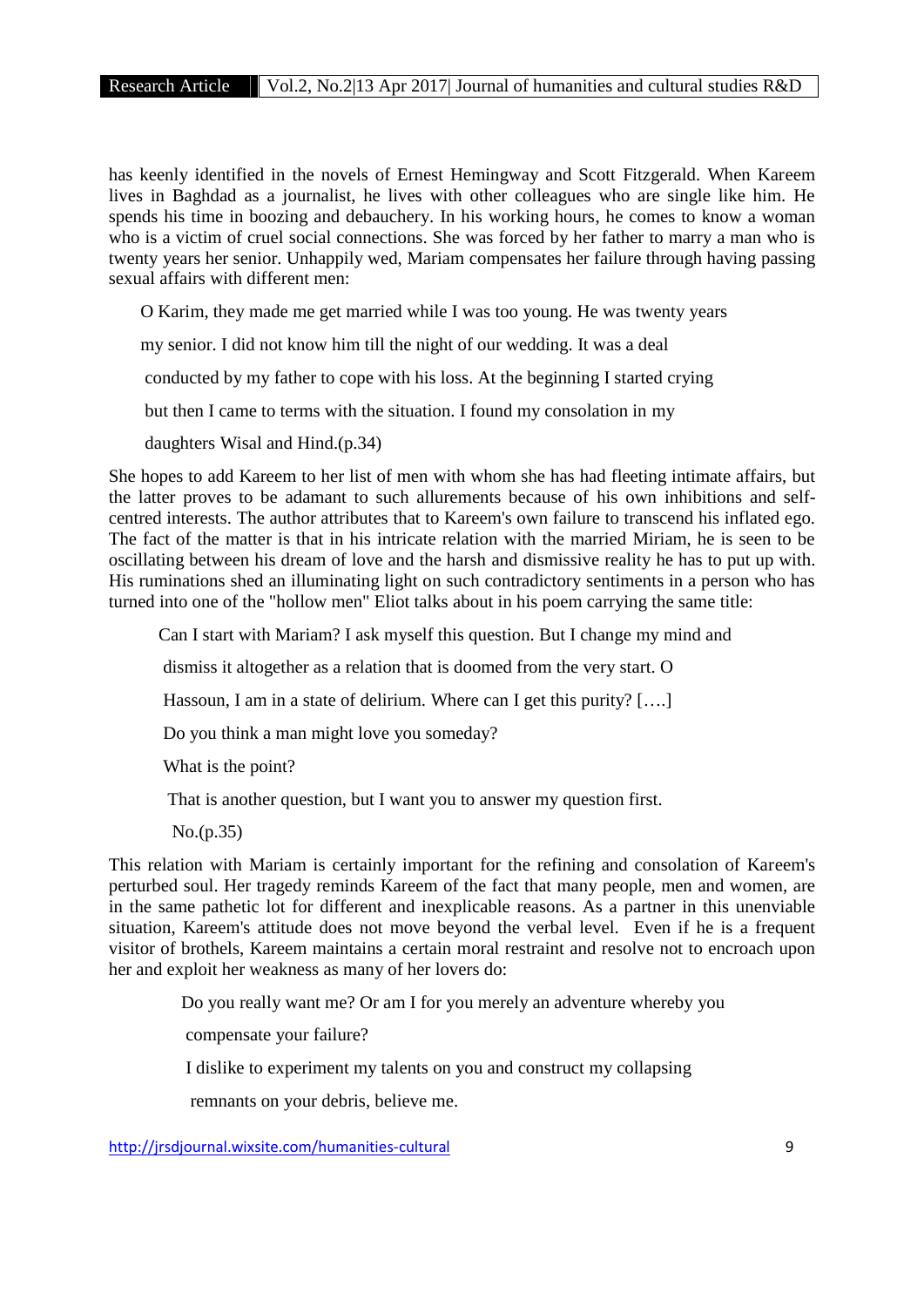But who rectifies the big fault? Everything has been misarranged—my marriage, your detention, our love. Where can we start to rectify? I meant to salvage my crushed, mourning self that has never known peace. I am not a prophet, but only an ordinary man that political factions have besmirched by their slogans and propaganda and led him to their whoredom. Thus I wasted my health and youth, and now I am trying to find security. That is all, but how?(p.47)

Although the Kareem-Mariam relationship is a minor plot, it is of prime importance in showing certain aspects of Kareem's character, particularly his egotism and stifled spirit in not sharing others' ordeals. Despite his great sentiments toward this woman, Kareem is unable to decide what to do about her. He is a cool, passive figure who could not shoulder responsibility about anything. It is characteristic to note that the woman in this relation is the one who takes the initiative and is more outspoken about her feelings in such moments of longing. In contrast, Kareem is content with watching the scene silently as in a still-life portrait:

> Kareem Al Nasiri felt bored of pursuing work. So he left his place and stood up then he knelt above her. He made his face close to her hair and inhaled her perfume and was about to kiss it but refrained from doing that. He went back to his place.(p.55)

In contrast, Mariam has the guts to ask him frankly whether he thinks of marrying her if he is serious in his relation with her. She even offers him her body (p.106).However, his ruminations show that he wants her body and soul exclusively for himself, not to be shared even by a husband "The bitch wants to defile my feelings, debasing them and ending in a cheap intercourse which we steal from her husband, time and people"(p.107). If this option offered by Mariam faces a deadlock, she can ask for official marriage. Nothing of this materializes since the reader has already seen Kaeem in different situations and can predict his next step. His answer is blunt "This is an old joke, Mariam, it should not make us laugh anymore"(p.120).

One of the inescapable inferences the reader gathers about this relation is that it is not simply there to mitigate the mounting tone of cynicism and melancholy incurred by Kareem's presence and his thoughts. Mariam has been meant by the author to be the foil to him, to embody the extent of hesitation and shilly-shallying on the part of the willless and self-centred protagonist. She has done her utmost best to rehabilitate and accommodate him but all her efforts prove to be of no avail. This is because he suffers from innate and ineradicable failure to transcend his own egotistic concerns. He is bent to escaping, evading any responsibility whatsoever. The echoes of the existential literature, especially of Camus, Sartre and Kafka are forcibly present in portraying the contours of Kareem's character and his striking reactions.

The other female characters with whom Kareem has some affairs are Aseel Omran and Yusra Tawfiq. The role assigned to Mariam holds true to these in the sense that it helps in shedding further illuminating light on Kareem's blight, the pathetic crack in his psychological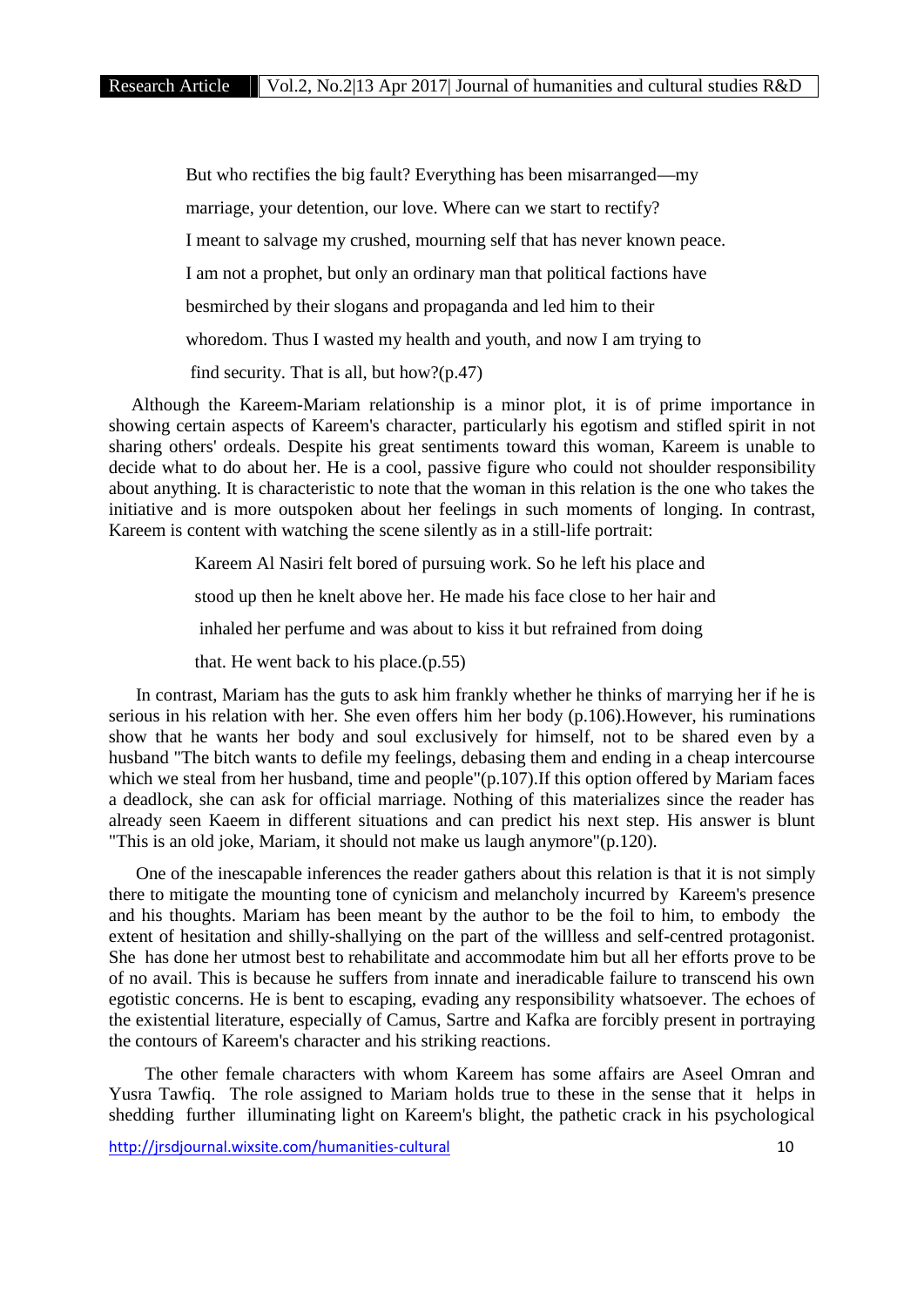and emotional life due to the injustice he has received at the hands of his persecutors. These girls stand for the Platonic and inaccessible. They are there to show his effete masculinity and pathetic failure to be up to what is expected of him. Having known him as a man of Hamletian words only, the two choose their own destiny, away from his harmful effects. Aseel gets married after she comes to the conviction that Kareem is not the right man. This also applies to Yusra who keeps on pursuing her own independent interests and affairs. However, Yusra's attitude is memorable when she puts Kareem to test. She reminds him of the great emotional and psychological harm he inflicts on others whether willingly or not:

The story has become too long. We are not adolescent. What prevents you

from marrying me?

It is a special case rarely found. You are a wonderful girl. Inasmuch as I love

you, I fear for you because of this love. I do not want you to tie yourself to a

tramp like myself ,marooned on the beaches like a log driven by the waves

on an empty shore.

Then why did you make me love you?

I do not know, Yusra, I do not know. The question is beyond my

comprehension.(p.108)

If the main character fails to rationalize his ego-centricity, the reader has his/her own understanding of a self-contradictory character like Kareem. The answer is in the main rubric of the novel: it is a novel of imprisonment and the main character is in fact metaphorically and symbolically imprisoned. It is a state of fixation that will prove to be detrimental to his consciousness and future dealings with others. Needless to add, *al- Washm* is not simply about love or lovelessness. Love or its absence serves a technical aspect here in that it comments on and explicates certain aspects of Karim's perturbed spirit as a result of his imprisonment experience. In fact, *al- Washm* belongs to other Arab writings that centre on similar issues such as Sanallah Ibrahim's tilka al-raiyha *('The Smell of it* ',1965), Abd al-Rahman Munif's sharq al- Mutawassit *('East of the Mediterranean*',1975),Ghalib Halasa'a thalathat wijooh li Baghdad *('Three Portraits of Baghdad*',1984).

One of the merits of this novel is its impressive power in evoking the feelings and conflicts of those who have been imprisoned not for criminal reasons. The novel is concerned with illuminating the actual experience of imprisonment and its far-reaching repercussions. The prisoners portrayed in this novel are immersed in leftist parties and used to entertain rosy hopes of a better life. The inevitable outcome is a great extent of disillusionment and cynicism while some find refuge in religion, a point that is not in line with what they used to believe. Also there is another common denominator: all of them belong to the same rural and agrarian areas which they reluctantly left to settle in the city and its crowded place, "Nasiryya is our calm, small city which our grandfathers left after they abandoned their sickles and axes in search of new jobs whereby they can feed their starving children after their land failed to provide that"(p.37). The new place, then, has opened the minds of these local migrants from the countryside to new vistas of experience at a very critical time in world politics. They found themselves enmeshed in the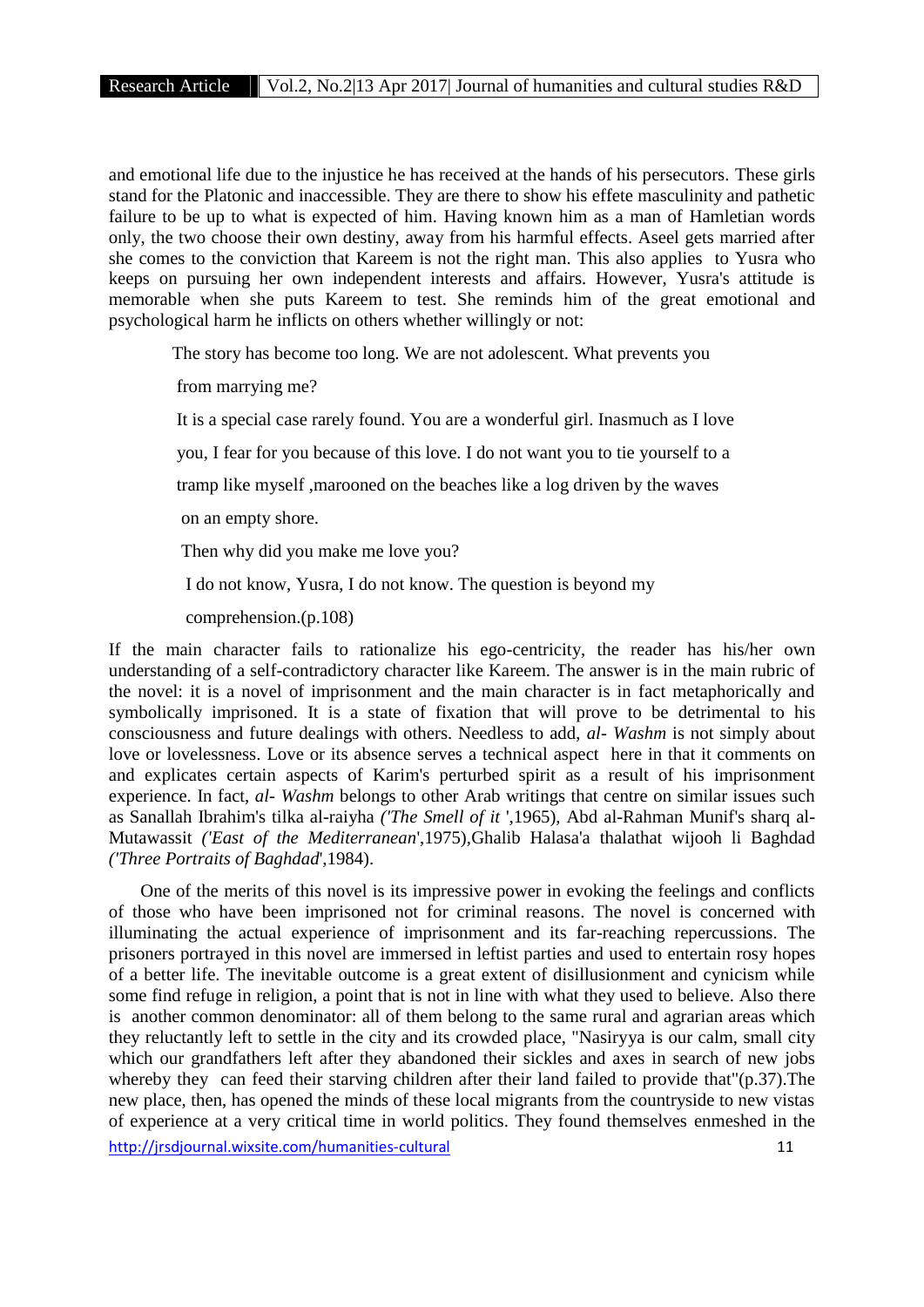alluring slogans of justice, equality and welfare state raised by the leftist or communist parties in vogue in the 1960s of the last century. Expectedly, such people took all these for granted and the inescapable outcome is imprisonment, exile and even summary executions. The inmates of the present novel belong to the same class already mentioned and share the same sense of frustration and bitterness. However, some of them find that the only solace is the recourse to religion as a remedy for their intolerable situation. In fact the arguments and suggestions raised by these inmates help in reinforcing the ever-increasing gap between Kareem and those living with him. An example of this will do. In a letter Kareem receives from his friend Hassoun al- Salman, the latter tells him about his (Hassoun's)intention of making a pilgrimage to the holy places in Mecca and Medina in Saudi Arabia. It is a letter that turns into a means of indicting Kareem's own selfindulgence and lack of faith:

You Hassoun are kindhearted and I am only a faithless man. You've managed to be affiliated to religion and found complacency in it as Hamid al-Shaalan did before. Now you can start, annihilating the germ of anxiety inside you which gnawed your head before. Who can imagine Hassoun al- Salman as a devout dervish?(p.50)

It is by means of juxtaposition and doubling that Karim's difference from his environment is vividly foregrounded. His attitude is marked by stagnancy and inability to adapt to the prerequisites of his environment. The only option open for a man of his type is the continuous move from one place to another, from one relation to another. Hence the number of sweethearts and acquaintances (Maria,Aseel and Yusra)while the cities include Nasiryya, Baghdad, and Kuwait. Kareem's own creator, al -Rubayi , is not content with living in the Middle East. He chooses a remote part of it ( Tunis) as his permanent residence. This stands in sharp contrast to the attitudes of many of his former and current comrades. For instance, Jaber al- Mousali has a sturdy faith in his political ideology and never knows these fluctuations felt in Kareem's reactions, "I will stay here. Our party is reorganizing itself again and I will not abandon it"(p.115).In other words, the reader is in the presence of a writer who has fictionalized his own experiences in such a way that he deliberately blurs the boundaries between fiction from reality.

Technically speaking, the author shows that he is conscious of the narrative experiments of those modernists in the east and west, especially the stream-of-consciousness technique and the free association. Almost on every page, one comes across two types of narration and in different forms: the ordinary and bold fonts. The purpose behind this striking way of writing is to mark the differences between the real and conceptualized, the linear and retrospect. Such devices are not new as they have already been in use in the novels of William Faulkner, Ernest Hemingway, James Joyce and Virginia Woolf, with which al-Rubayi is certainly familiar. The signification of this mode of writing is felt through showing the terrible impact of the humiliation of imprisonment on the inmates. Indeed the book is full of situations and dialogues where this particular point is unfurled. The following is just an excerpt from the world of terror present everyday in the lives of its poor victims. Its horror is self-evident and spares the researcher any further comment:

My body was thrown in this lonely prison that was one day a stable of the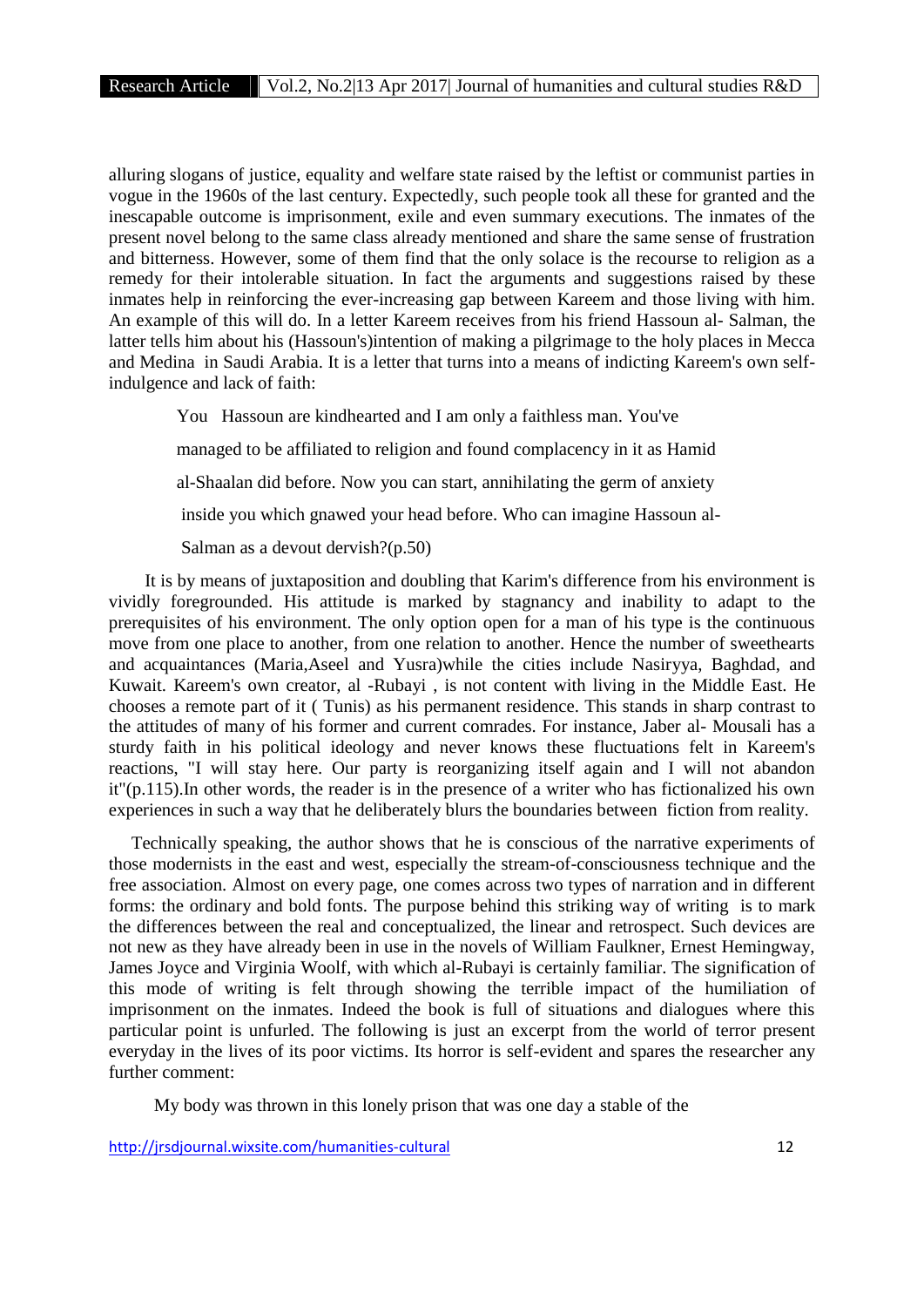cavalry police. Nasiryya then was in its genesis and rebellion was rife among tribes in the suburbs of the city which were inaccessible by ordinary means of transport. Lethargy got hold of my body and persisted on it with quick successive pricks like tens of needles. There is no longer space for dreaming. The body is condemned and here it is chewing the inertial days, thinking of the things it has missed---books, streets, my father,Aseel, Omran, and summer strolls on the banks of the Euphrates. But the faces of the men intent upon having a mysterious banquet blocked my way and I swallowed my saliva.

Inside me there was the sound of breakage.(p.33)

To rid himself of this terrible encroachment on his privacy, Kareem is asked by the authorities to sign on a sheet of paper whereby he confesses publicly (to be published in the local newspapers) that from that moment on he will have nothing to do with any political party. By this "recanting" his past 'heresies', he is restored to society"(Allen ,p.212). Of course one would easily find allowance for such a disclaimer if one recalls the harsh circumstances under which it was conducted. However, there is something else worth-mentioning here about his readiness to give names of people the authorities have had no idea about. He is in fact a snitch that tells on others out of ill will. The interior monologue betrays this and certainly the reader perceives a measure of meanness in his own character," I took the pen and paper and moved to a corner.[…] I scribbled something and wrote again. I mentioned new names and went too far as to deliberately break the necks of many people"(p.118).

This attitude is not only found in al-Rubayi's current novel. Indeed scholars have identified similar situations when the political prisoner volunteers of his own accord to provide the prison authorities with what they never dreamt of, as "they get intimidated and "tamed", censor their own and others' thoughts, speeches, and behavior, or even collaborate with the secret police for the sake of self-protection or benefit"(Wu and Livescu,p.3).Thus the victim could take the position of the persecutor in prison and outside it when one remembers his dealings with Mariam and Aseel. It is for these sides in his character that Kareem has been rightly viewed as the passive image of the educated man at a certain stage in the struggle against political authority. Kareem appears cold and calculating. The criticism or even condemnation directed against him springs from the fact that "he never seeks to show any reluctance or resistance when asked to betray those with whom he has worked. His answer is prompt!"(al- Ra'i,1991,p.118). Moreover, the novel goes too far in showing life through the perspective adopted by the protagonist who actually " turns into a utopian man who fails to fulfill his dreams"(al- Faisal,1994,p.92).

Obviously *al- Washm* is a novel of physical and psychological violence, cruelty, drinking and sexuality. Although Kareem does not respond to Mariam's persistent calls to have sex with her, he systematically gratifies his sexual needs in different brothels in Baghdad. The discrepancy between Kareem's romantic notions of love in dealing with Mariam, Aseel and Yusra and his blatant sexuality with prostitutes remains one of the salient characteristics marking his conduct. However, a reading of the novel's title has much to do with the theme of prostitution which may not be confined to the hideous act of selling and trafficking with the human body. It is derived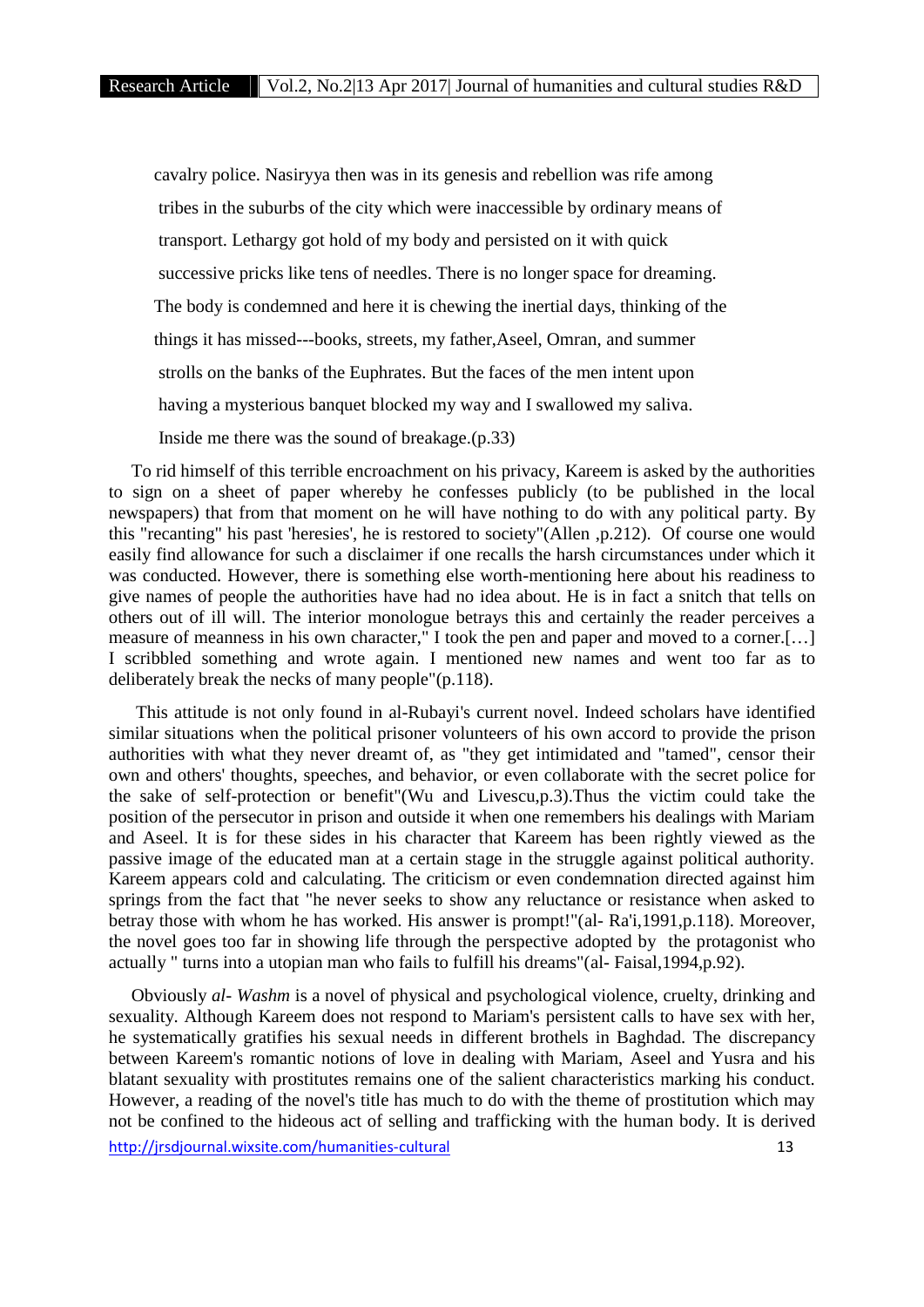from the description of a whore, Scheherazade by name. Again the name is ironic since it juxtaposes between the witty and conscientious Scheherazade of the *Arabian Nights* and the current thick-headed counterpart who has nothing to attract people except her disgusting body. The present Scheherazade has tattooed many parts of her body in addition to her obesity and cheap perfume. All this fills Kareem with revulsion and a desire to vomit. The account the author gives of her and her continuous chewing underline the suggestion that she is a cow-like figure. Ironically enough, there are those scholars who find some correspondences between Kareem and Scheherazade in that both are stripped of their fundamental values and appear to be living in a kind of death-in-life "the word al-washm (tattoo)is often associated with 'wasm'(stigma)or disgrace, and the two have the same disgraceful sense"(Hussein,1997,p.20).The author himself has his own say here as *al- Washm* is one of the rare novels that has, apart from the critical essays already mentioned, a detailed bibliography of the articles, essays, reviews and academic theses written on it. Al-Rubayi's understanding of the implications of the title is related to one common point between the protagonist and the prostitute: If the latter's tattoos are ineradicable, the same holds true to Kareem's scars which are there as long as he lives:

The title of the novel (*al-Washm*) stems from the lingering ineradicable effect

from the encounter with that stout prostitute that has her body embroidered

with tattoos. Thus the title is to be deduced rather than being stated directly.( al

-Rubayi,1999,p.27)

The original title of the novel is *zaman al samt* ('Time of Silence') as the author acknowledges (p.124). In fact al- Rubayi did well to discard this initial title and replace it by the present suggestive one. Indeed the book is articulate enough and nothing has remained in the dark, including the inhibitions, taboos and self-indictment. The real significance of this novel or all al- Rubayi's writings for that matter is derived from the author's own resourceful life and wide range of readings. As a member of the editorial boards of many journals in Iraq, Kuwait and Tunis, al- Rubayi has the vantage–point of perceiving the cultural scene in the modern Arab world with a great extent of reliability and objectivity. As a person, al-Rubayi is daring enough in stating many vulnerable points in one's consciousness, irrespective of their drastic consequences. Hence the wholehearted applause with which *al- Washm* has been received. He has been credited with this iconoclastic spirit," al- Rubayi does not refrain from making the agonies and inflictions throughout all his life, the subject matter of his fiction. His spirit knows no dams, boundaries, walls or gates"(al- Rubayi,1999,p.5).

http://jrsdjournal.wixsite.com/humanities-cultural 14 *Al- Washm* is one of the early works al- Rubayi wrote even before the official date of the first publication (1972). As he argues in the testimonies written on the author and his fiction already mentioned, the tone of pain and frustration prevalent throughout the whole book is partly attributed to the Arab defeat of June 5, 1967 in addition to the turbulent political life in his own homeland. This intermingling between the personal and impersonal sides is seen as the distinguishing feature of this work, "the interminglng between illusion and reality, the factual and fictive, the objective analysis of society as a dynamic force and the psychological analysis of the human subject"(al-Nassaj,n.d.,p.266).The only reservation one might raise against such an assessment is that the psychological analysis has been solely confined to the protagonist while other characters, both men and women, are seen from the perspective of this egotistic ,if not ,neurotic Kareem.The novel gives the impression that it is a single-character novel in the sense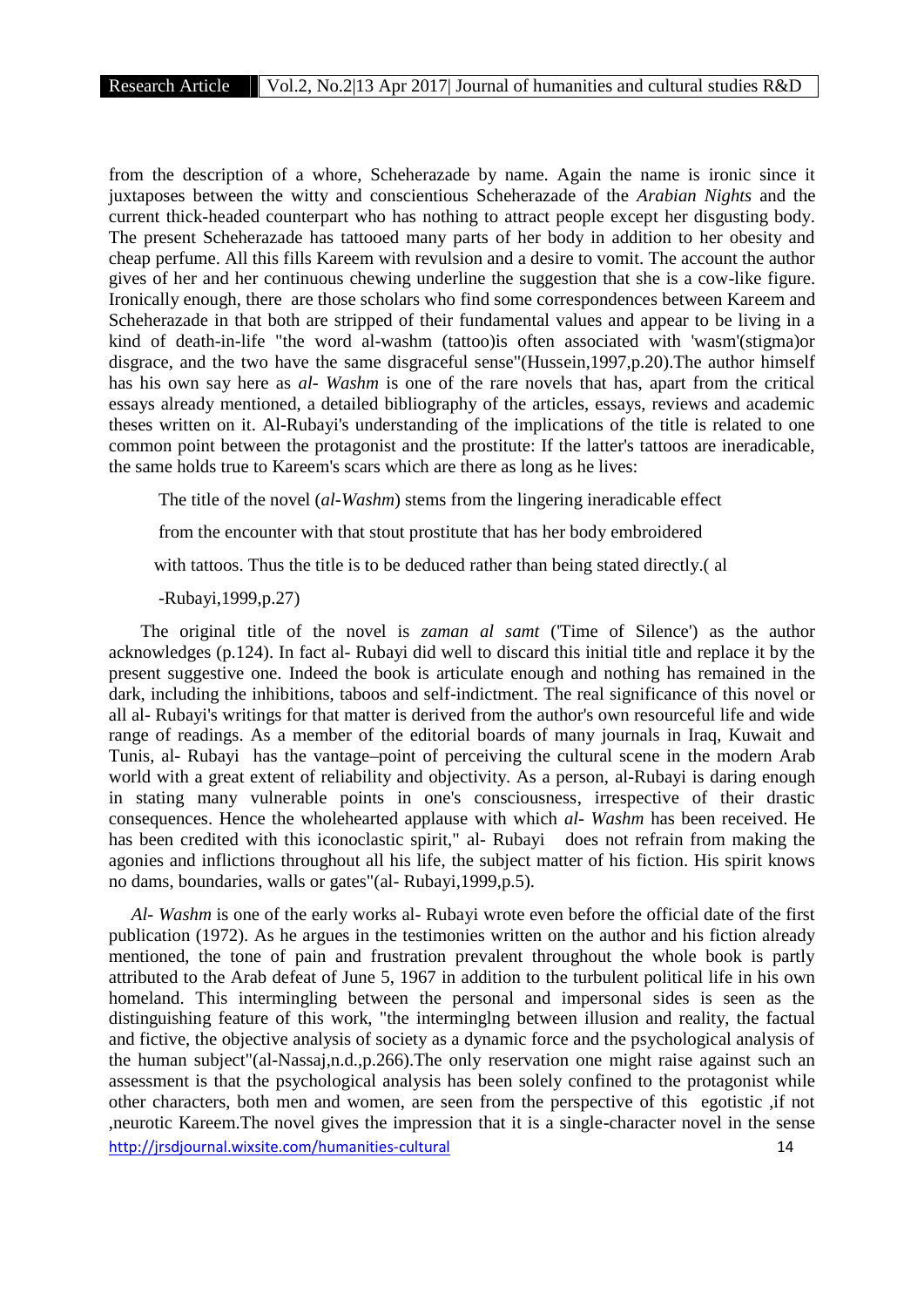that all the other characters are peripheral and viewed from his own perspective and judgment. The author is content with making all the minor characters serve one primary role, i.e., that of shedding light on the main character and his idiosyncrasy when contrasted with them. They are more or less functional.

As this study approaches its conclusion, it has become evident so far that *al -Washm* suffers from a serious drawback in dealing with its fictional world. Obviously the author's primary interest lies in showing the sufferings, frustrations and disappointments of his detained characters. However, there is no corresponding emphasis on the prison authorities and how they treat the inmates except few pages(5-6 pages). The following is a rare excerpt devoted to **showing**, rather than **telling**, the reader about how the authorities view their prisoners and the actual relationship between the two sides. Even this situation sacrifices plausibility when the reader is told that one prisoner can kick back his detainer and is capable of toppling him down:

We could hear the sound of the car motor as it stopped at the prison gate. The detainees assembled around the window to have a look at it. Panic has seized the hearts ever since the interrogation started. We were not able to know who is going to be next. Some policemen got off the car and opened the door. One of them entered. He was short and his face and belly were bloated. He called in a hideous voice:

#### Riyadh Qassim

He answered carelessly

The voice went on to say:

What do you want to do to me?

We'll take to hell.

May Hell burn you!

O dog!

One of them moved forward to Riyadh and dealt a blow to him by the rifle

butt. Riyadh held him forcibly and threw him on the floor.(p.99)

The reaction of the detainees is what the novel prioritizes. Obviously this is a moment of elation to the detainees as they watch their fellow inmate behave in a manly and defiant way before his persecutors. However, the next step would only dispel all these sentiments and bring them back to their harsh reality:

I smiled approvingly but my smile soon vanished as another policeman

advanced and struck him by the rifle butt. Then he fell down unconscious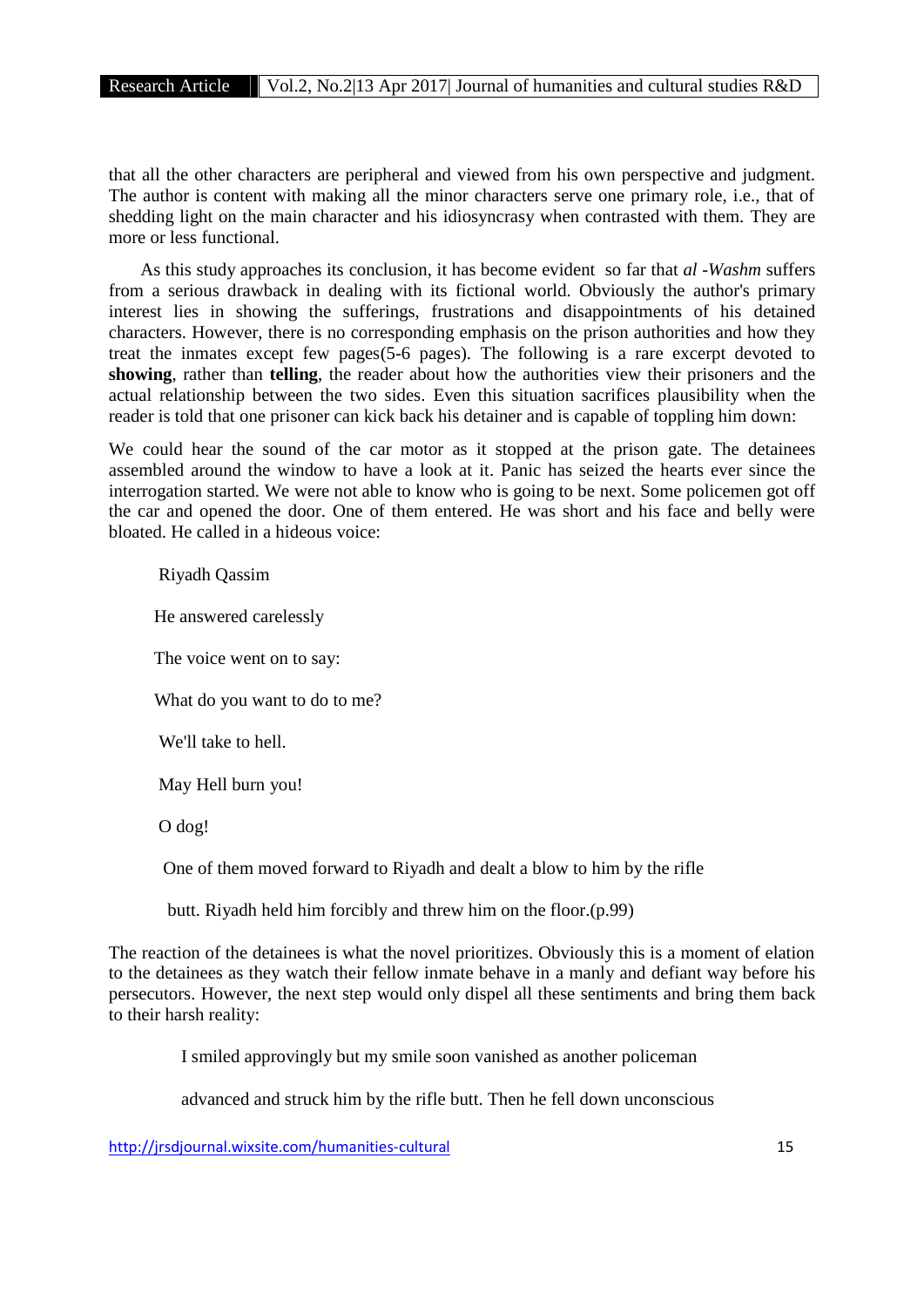on the floor. They striped him off his clothes and took him outside the

ward, leaving his possessions and clothes on the floor.

Hassoun said:

He's finished.

The hall was enveloped by sheer silence.

In my head there was a terrible clamour, shouting, sharp cracking sounds,

cymbal sounds, bleating, whining of the moribund , neighing. I could not

find one to support me. I could not help weeping.(p.100)

This moving situation has been preceded by the chilling account the detainees keep on exchanging whisperingly that some prisoners were taken outside the prison to be buried alive in the desert.(p.96) Thus one can say that the novelist throughout the entire novel has capitalized on accentuating the outside world---Baghdad and Nasiryya and the differences between the countryside (his native place, Nasiryya) and the morally loose Baghdad. Most of the action takes place outside the prison walls. Even in prison, Karim is always surrounded by his fellow prisoners who sing, recite poetry and recollect their good times in their home city. Accordingly, the nature of narration indirectly comments on and expounds the different aspects of the selfish protagonist. It always revolves around the character of Kareem.By the way, the connotations of the Arabic word (Kareem) have something to do with generosity, tolerance and altruism. All this is deplorably missing in his character. The narrative technique reinforces the character of Kareem as it centers on what goes in his mind and what he perceives. All this is implemented at the expense of screening other important constituents of the narrative to which the author has not paid equal attention.

## **3. The Conclusion:**

In sum, this is a novel which ostensibly talks about an 'autobiographical' experience, but it is contextualized in such a way as to give room to many social and political dimensions. In fact the judgment that sees the novel as the voice of an entirely embittered generation is sound and justifiable enough as it chronicles the sufferings of thousands of men imprisoned for similar charges or even allegations. Irrespective of the narcissistic tone of the book which is felt through the point of view and narration adopted, it has achieved one of the primary tasks of narrative fiction in Marquez's viewpoint. The Columbian novelist argues in his fascinating memoir that life is not what one lived but what he remembers and how he remembers it and tells it (2003,p.1).The impersonal side which is less dominant than the biographical one centers on the existential predicament that has enmeshed Kareem and his baffled dreams. This more or less broadens the perspective of the novel and lessens the mounting impression that all other characters are "simply negative mirrors to the protagonist"(al-A'a ni,1989,p165).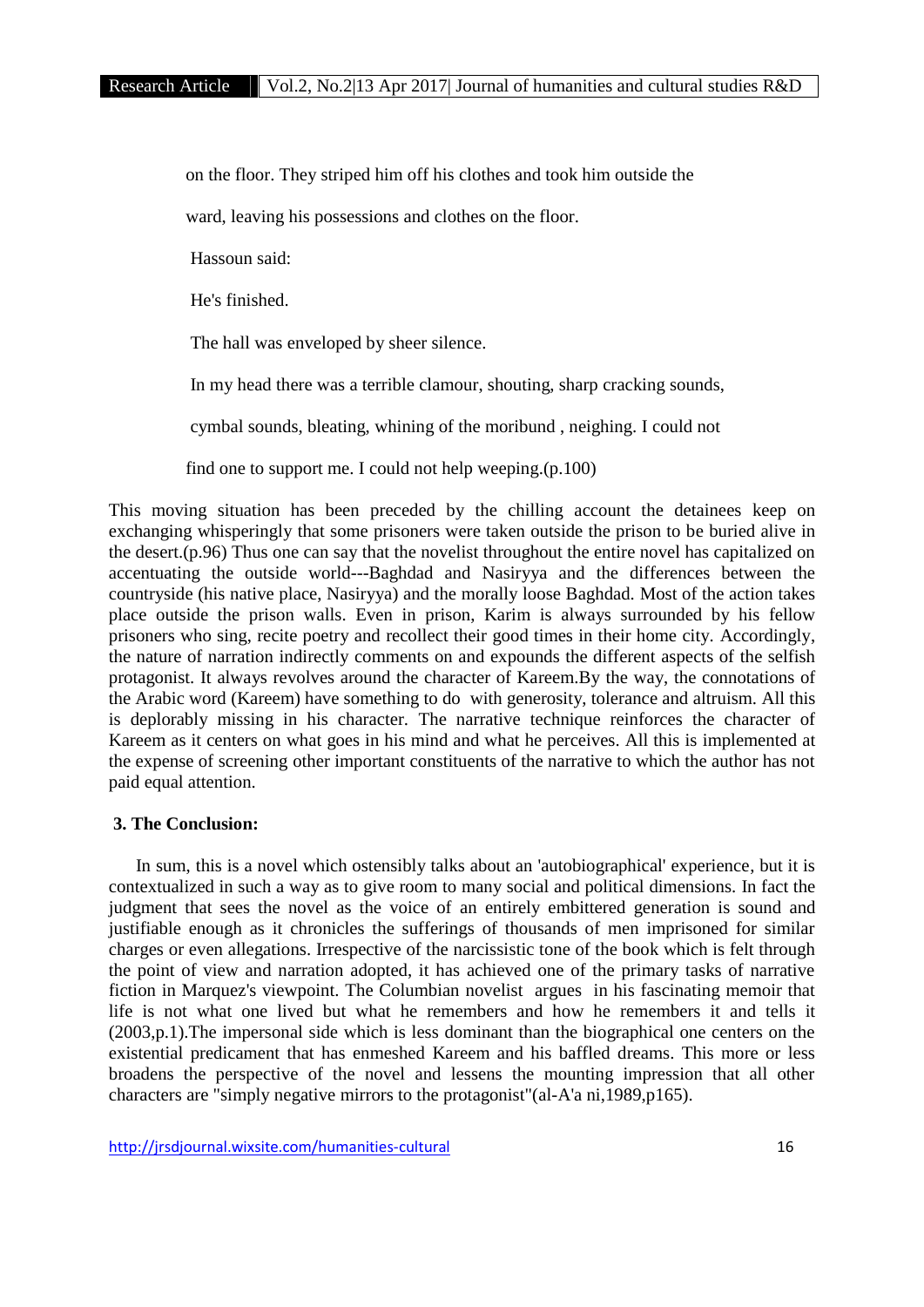Seen from another angle, *al- Washm* gives an authentic picture of the social life in the sixties, away from the suffocating world of politics. It embodies life in Baghdad in the 1960s with all its ignoble realities such as poverty, injustice, prostitution, and abortive dreams. It chronicles a very crucial and hectic stage in modern Iraq where the social injustice, class conflict and grim realities of political dynamics are pinpointed, but with no final and conclusive answer. Certainly the option offered by the protagonist of having individual peace in the same way Hemingway made his anti-hero of *A Farewell to Arms* (1929) live is not a valid one. If escape has proved to be feasible for the author, the thousands or even millions of people involved in this endless struggle find the book's primary postulate frustrating and defeatist.

It has become evident by now that *al-Washm* is a major work not only in the Iraqi novel but also in the Arab novel in general. He has successfully tackled different issues in modern Arab sensibility and awareness. The novel shows unmistakably the discontent of certain segments of society: the marginalized and their abortive dreams. Kareem al-Nasiri , no matter how one views him, remains a controversial figure in the entire novel and his recollections, ruminations and selfintrospection are memorable. Indeed, *al-Washm* is an in-depth analysis of the inflated ego in its daily encounter with unexpected and sinister forces. The three months imprisonment Kareem has to put up with gains considerable momentum when it is filtered through his perturbed and anguished soul. The sense of place is dominant in the novel in that the writer gives a graphic picture of the institutions, places, and the suffocating cells that become the protagonist's never ending nightmare. If there is heavy emphasis on the psychological life of the protagonist, such places serve as the background that triggers sich incompatible reactions and sentiments. The novel embodies some love relationships. The objective behind all these is to show the fact that Kareem is spiritually stifled and is lacking the power to respond to normal love relations. The interior monologues, authorial descriptions and recurrent dialogues exchanged between Karin and his fellow inmates are put at the service of the primary task of illuminating his uncommon attitudes when it comes to the questions of love, sex and friendship. What strikes more about the protagonist's attitudes is the mounting sense if alienation and inability to interact with the recurrent calls of love and marriage. In short, *al-Washm* is a novel that pays great attention to showing Kareem and the surrounding environment and its irresistible effects on the individual in his daily practice. It is this curious combination between the individual and the public life that imbues the novel with its distinct touch. Perhaps the main merit of this novel is that the author made no attempt whatsoever to endow his main character with anything extraordinary or even admirable. His representation is a reminder that al- Rubayi has in mind similar experiments in the works of Dostoyevsky, Kafka or Hemingway whom he admired considerably and had in mind the moment he wrote his impressive novel.

#### **References**

1. Abbass, A.J.(1980) *fi al naqd al qassasi('In Narrative Criticism*').Baghdad: al- Rasheed Publishing House.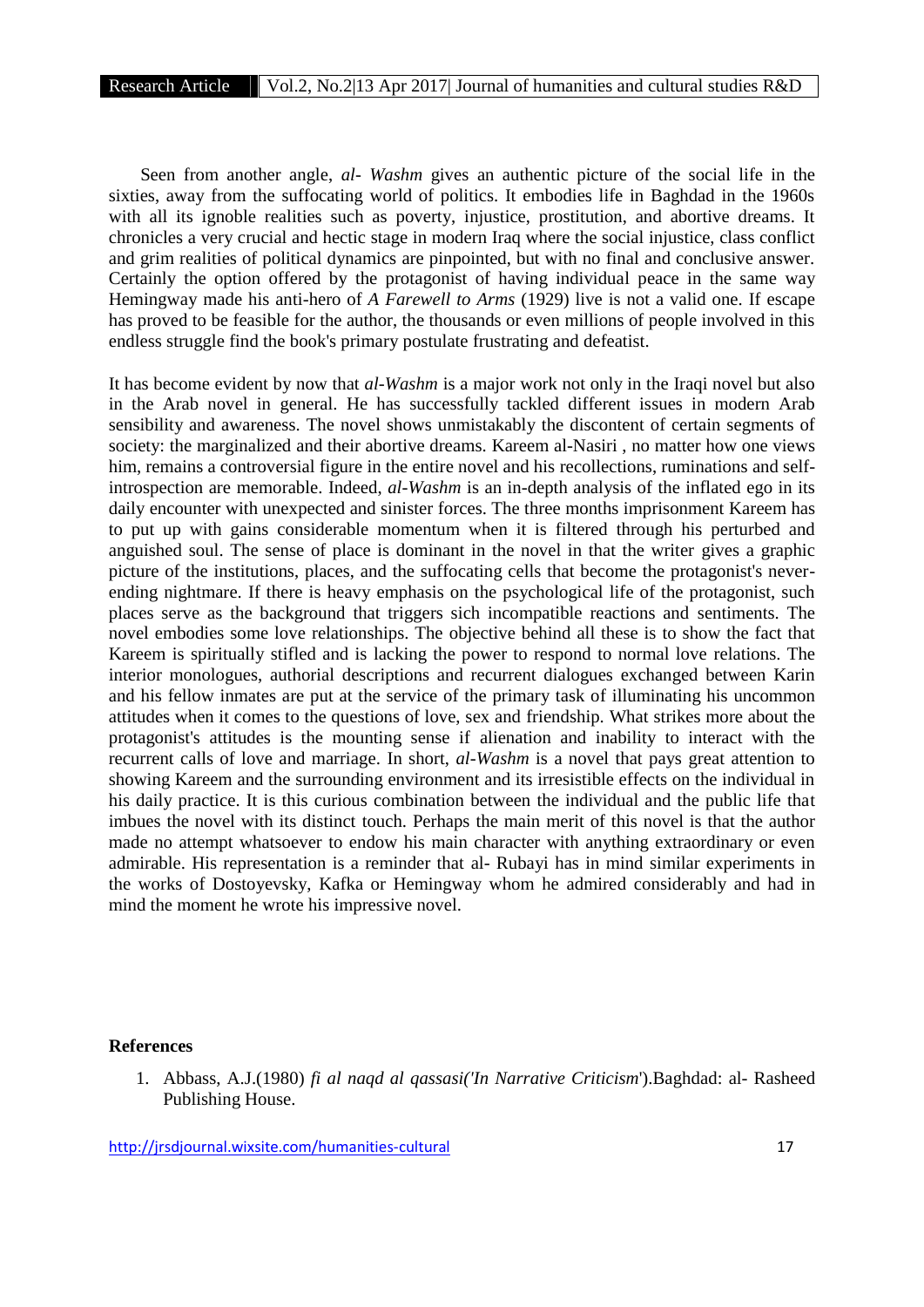- 2. al-A'ani, Sh.(1989).*fi adabna aL qassasi al mu'aser ('On Our Contemporary Narrative Literature')*.Baghdad: House of Cultural Affairs.
- 3. al- Adwani, A.(2011).*bidayat al nas al riway'i: muqarabat li aaliyat tashkel aldalala ('The Genesis of the Narrative Test: Approaches to the Mechanism of Forming the Signification*').Casablanca: Arab Cultural Centre.
- 4. Al-Ali, N.S.(2007).*Iraqi Women: Untold Stories from 1948 to the Present*. London&New York: Zed Books.
- 5. al-Faisal, S. R.(1994).*al sijn al siyasi fi al- riwayah al- arabiyyah ('Political Imprisonment in Arabic Fiction').*Tripoli: Gross Press.
- 6. Allen,R.(1995),*The Arabic Novel: An Historical and Critical Introduction*. Syrause,New York: Syracuse UP.
- 7. Allen, R.(1992). ' The Mature Arabic Novel Outside Egypt'. Ed.M.M. Badawi, *Modern Arabic Literature*.Cambridge: CUP: 193-222.
- 8. al-Nassaj,S.H.(n.d.) *panorama al- riwayah al- arabiyyah al haditha('Panorama of the Modern Arabic Novel')*.Cairo: Gharib Library.
- 9. al- Rubayi, A. M.( 1999).*al khuroj min bait al ta'a: shahadat fi aL adab wa al hayat ('Disobeying the Patriarchal Authority: Testimonies on Literature and Life')*.Ed.and introd. Khalid M. Ghazi. Cairo: Arab Press Agency.
- 10. al- Ra'i, A.( 1991). *al- riwayah al- arabiyyah*( *'The Arabic Novel').*Limassol:al- Saqr al- Arabi li al- Ibda'.
- 11. al- Rubayi, A. M.(2002).*al- Washm ('The Tattoo*'). Rabat: Zaman Publishing House.
- 12. al- Rubayi, A. M.(1984).*aswat wa khatawat( 'Voices and Steps*'). Beirut: Arab
- 13. Foundation for Publication.
- 14. Armstrong, T.(2005). *Modernism: A Cultural History.* Cambridge: Polity Press.Bloom, Bloom, H.(2004).*The Victorian Novel*.NY: Chelsea House Publishers.
- 15. Bushrui,S & Malarkey,J.M.(eds.)(2012).*The literary history of the Arabs*: *An anthology*. London: Saqi.
- 16. Caini,F.& Cobham,C.(2013).*The Iraqi Novel: Key Writers , Key Texts.* Edinburgh: Edinburgh UP.
- 17. Faucault, M.(2012).*Discipline & punish: The birth of the prison.*Trans. Alan Sheridan. NY: Vintage
- 18. .Hussein, K. (1997).' False Heroes: A Study of Abd al-Rahman M. al-Rubayi's *al- Washm(The Tattoo*).*Arab Studies Quarterly*,19(4).Reprinted as a preface to the 2002 edition of the novel:1-31.
- 19. Marquez,G. G.(2003).*Living to tell the tale.* NY: Knopf Doubleday.
- 20. Meyer, S.G.(2001).*Arabic Novel: Postcolonial Literary Modernism and the Levant*. NY :State University of New York Press.
- 21. Miller, Q.D.(ed.)(2003).*Pros and Cons: Essays on Prison Literature in the United States.* Jefferson & London: McFarland Inc. Publishers.
- 22. Obeidi, M. S. (2011). binyat al- shakl al- riwai' wa *aaliyat*eh :muqarana sardiya thaqafiya inda Abd al-Rahman M. al- Rubayi ( 'The Structure of the Novelistic Form and its Mechanism: A Cultural Narrative Approach to Abd al-Rahman M. al- Rubayi').*Nizwa,*Oman,68:112-128.
- 23. Thamer ,F.(2004).*al maqmo' wa al masqout a'nh fi al- sard al arabi('The Suppressed and Ignoble in Arabic Narrative*'). Damascus: al- Mada Publishing House.